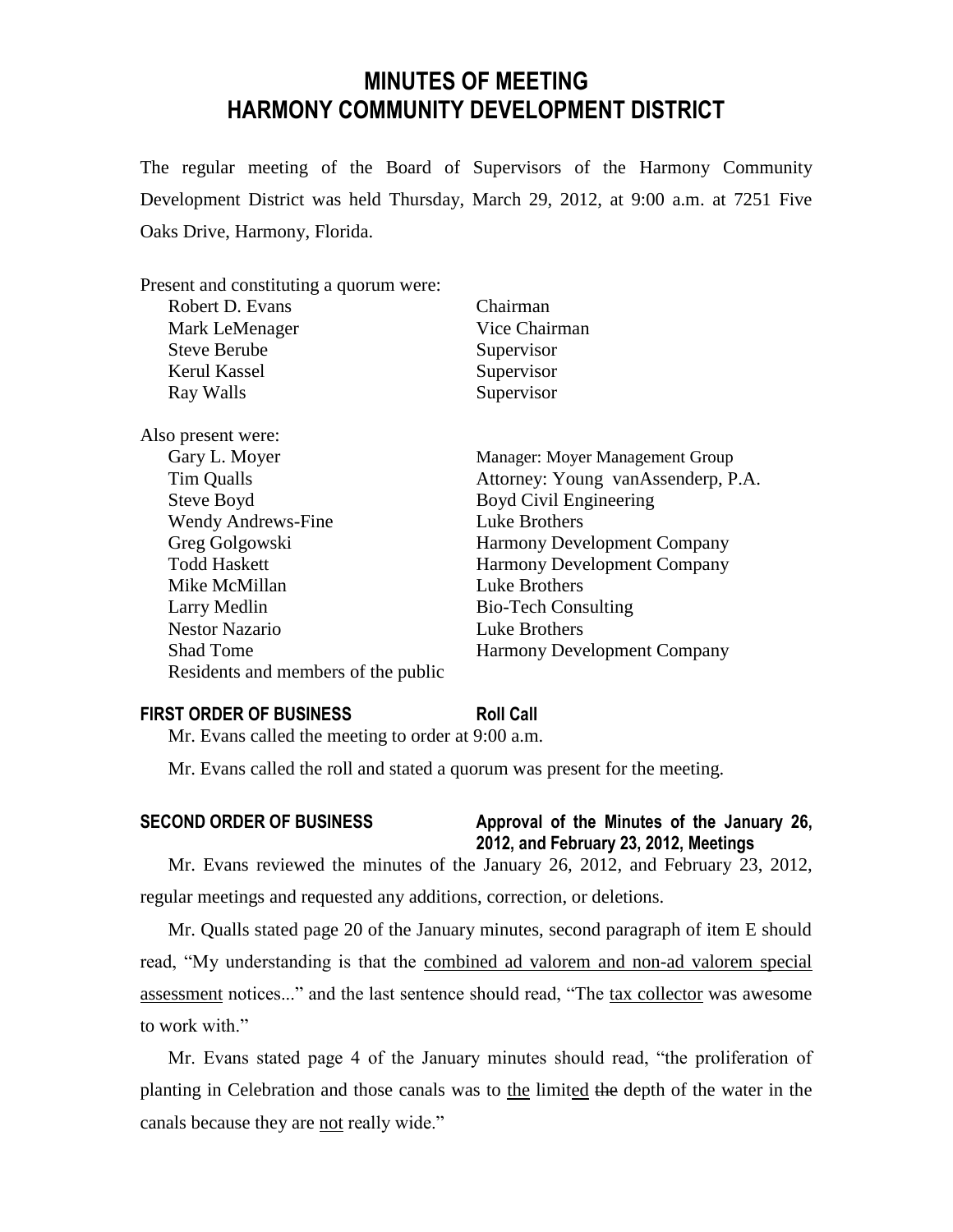On MOTION by Mr. LeMenager, seconded by Mr. Walls, with all in favor, unanimous approval was given to minutes of the January 26, 2012, regular meeting, as amended.

Ms. Kassel stated page 10 of the February minutes, the first sentence should read, "So you will actually get more contaminants." Page 28, sixth paragraph should read, "You have no standing to go prosecute these 19 owners." Page 43, fifth paragraph should read, "Mr. Evans stated Mr. Berube was involved in purchasing the mule."

> On MOTION by Ms. Kassel, seconded by Mr. Berube, with all in favor, unanimous approval was given to minutes of the February 23, 2012, regular meeting, as amended.

# **THIRD ORDER OF BUSINESS Audience Comments**

There being none, the next order of business followed.

### **FOURTH ORDER OF BUSINESS Subcontractor Reports A. Aquatic Plant Maintenance – Bio-Tech Consulting**

Mr. Medlin reviewed the monthly aquatic plant maintenance report as contained in the agenda package and is available for public review in the District Office during normal business hours.

Mr. Medlin stated we will have two treatments for the ponds in the month of March. The first was on the  $13<sup>th</sup>$  and the second will be today. I have no problems to report. The water levels are pretty low right now, but that is a good thing for the plantings we have completed. This is the time when they like to fill in the bare areas and spread out a little bit. Some rain soon would be nice, but other than that, I think we will be in good shape. We had a lot of good growth over the winter from the plants we installed, and they are looking really good. Going into the summer, we are in good shape.

#### **B. Landscaping – Luke Brothers**

Mr. McMillan reviewed the monthly landscaping report as contained in the agenda package and is available for public review in the District Office during normal business hours.

Mr. McMillan stated at the last meeting, there was a lot of discussion about the number of employees. This past month, we have had 14. As of yesterday we dropped down since we terminated one of them, so we are at 13. At the end of my landscape meeting with the crews, I discussed the improved appearance of the property, which I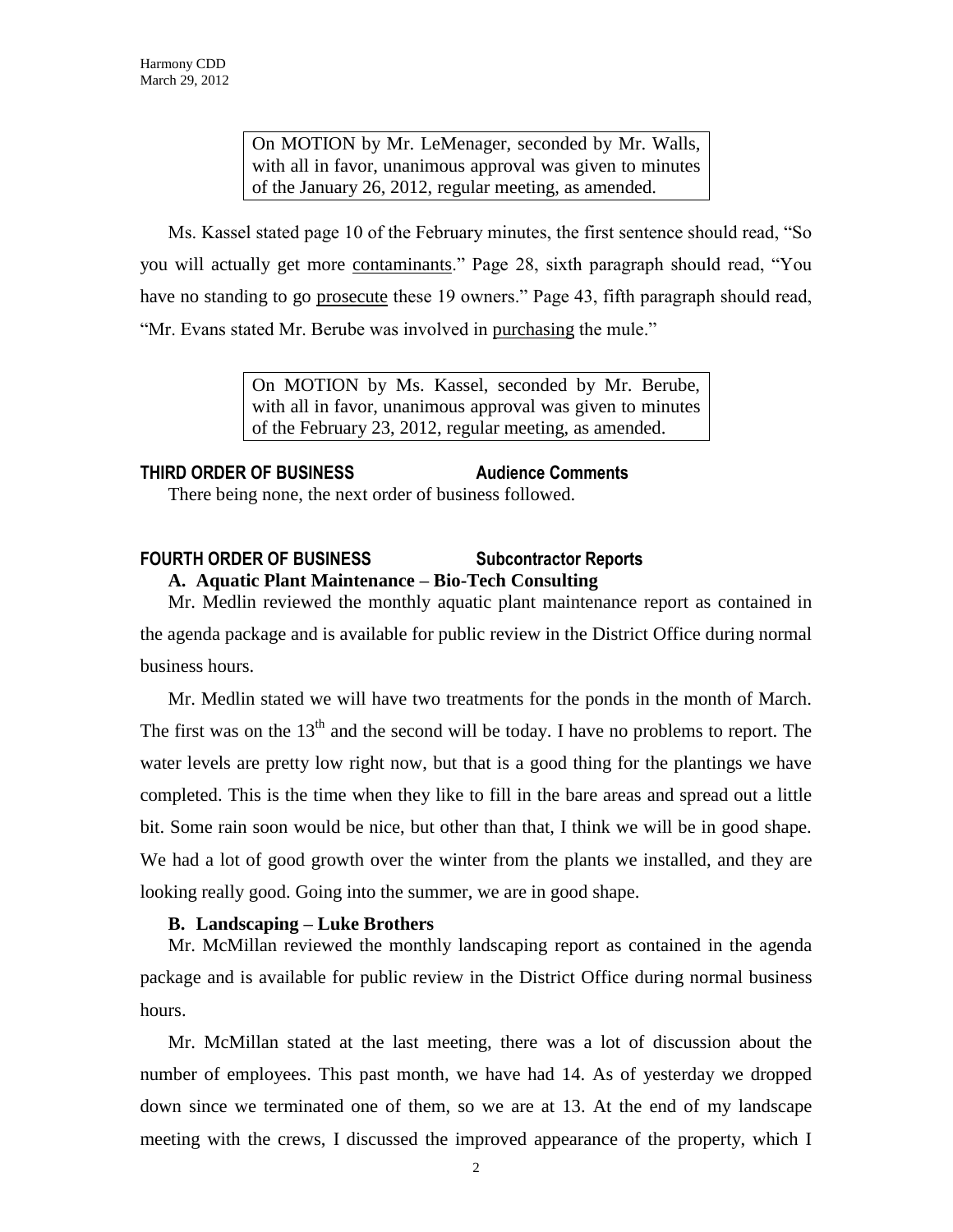think is good. We had every intention of finishing the mulch by the end of this month, and I know we can finish by the  $13<sup>th</sup>$ , but I want to be sure there is good quality. We are taking care of everything during this process so that we do not have to go back. I am working with Mr. Haskett to make sure we check items as work is completed.

Mr. Berube stated there were two invoices in this month's agenda package dated August and September 2011. They are both noted that they were mistakenly billed to the development company so it did not show up on a recent outstanding invoice list. I have several problems with that. Not only does this look like sloppy work because these have been outstanding for six and seven months, sitting on the developer's books, not the CDD's, but this is a different fiscal year than we are currently in. This creates havoc, and it is \$5,000. In January, we received invoices for \$15,000 that were outstanding for most of last year. In a three-month period of time, you have affected our budget and record keeping by \$20,000. This is unacceptable. If it was my decision to make, I would tell you to take these invoices and give them to someone else. It is just too late to come back, multiple times, and this is not unusual for your company. I do not understand how you stay in business sometimes with all these late invoices. On top of that, one of them is for 15,600 square feet of Bahia sod replacement. I believe this is where we replaced St. Augustine with Bahia along the golf course. Is that the area?

Mr. Haskett stated that is correct.

Mr. Berube stated it just irks me that Luke Brothers has a hard time keeping St. Augustine turf alive. So to avoid that, we are replacing it with Bahia. Then nine months later, you come back with an invoice to replace and downgrade from St. Augustine to Bahia. This goes along with everything else I say about Luke Brothers. I would dispute the fact that you have 14 people assigned to this property. I have been watching and counting, and I cannot find more than eight people. Today there are six cars parked in the compound, and yesterday there were seven. Unless everyone walks here, gets dropped off or they carpooled, there are not 14 people. If there are 14 people assigned, I do not know what work they are doing because I can only find eight people on the ground doing any kind of work. That is how it has been all month. I drove around this morning and saw six people all working out front here sprucing things up. There has been a lot of sprucing up going on this past week in anticipation of this meeting. In addition, this entire strip was mulched just yesterday. This is the area where people come to the information and sales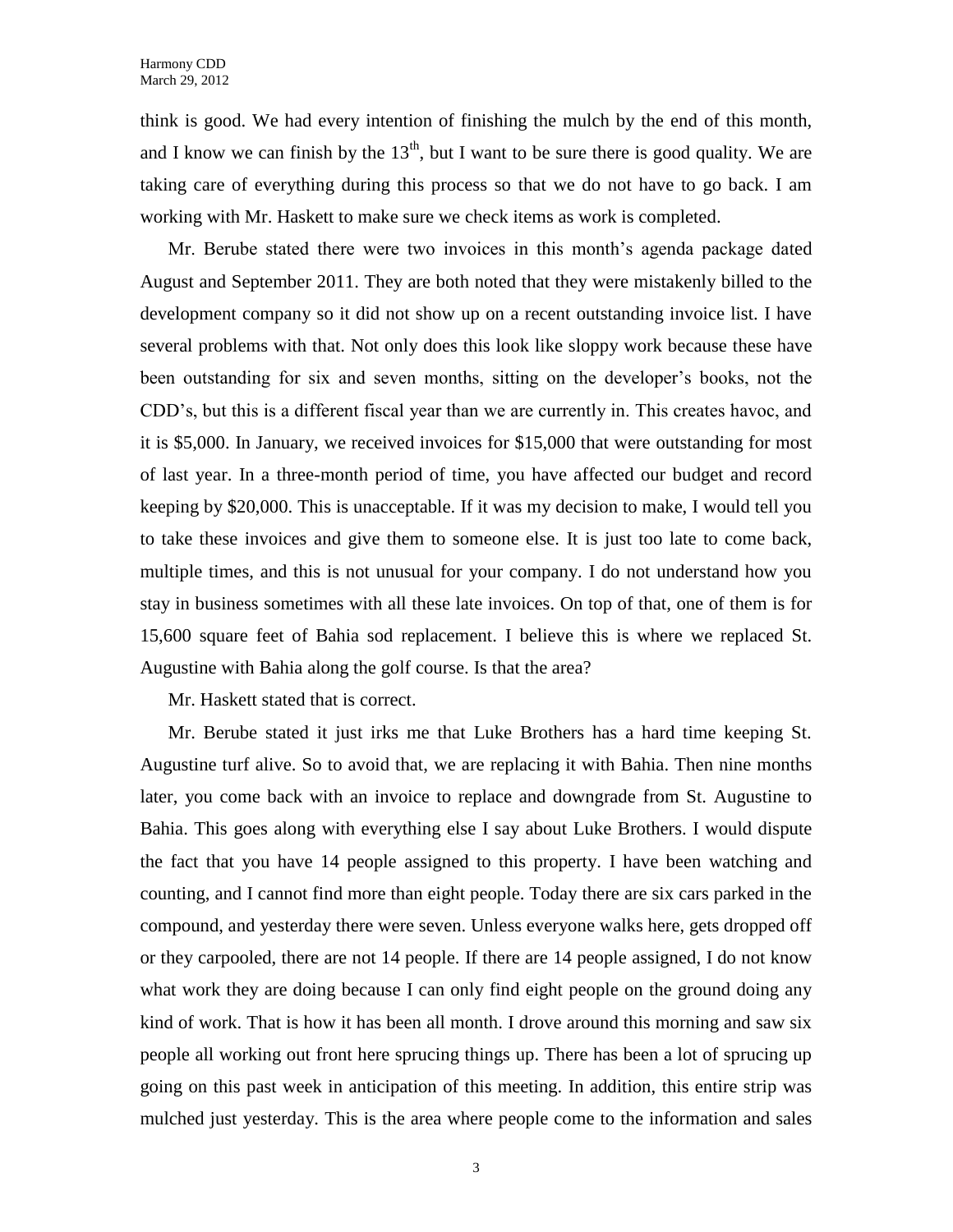gallery, and this is prime real estate out here. There has not been any mulch on those trees in months, which is terrible. The Estates has not been done, and you have indicated that you are late again on the mulch for the third year. You were late starting it and you will be late finishing. We are mulching this community six months out of the year, year after year. In the three years that Luke Brothers has been here, we have had three different supervisors and multiple different people on the crews. I think the staff has turned over multiple times. We are always in a learning curve with Luke Brothers. As we discuss and anticipate potentially replacing Luke Brothers, comments are made that it could get worse because we will have a learning curve. We have been on a learning curve with Luke Brothers since the beginning of the contract. We have never gotten everyone trained. Supervisors turn over after a year, and the crew members turn over all the time. We had a problem with the live oaks and discussed that we do not know whose fault it is, but a bunch of trees died after Round Up was sprayed in the area. We have had this replacement of St. Augustine with Bahia and other areas where you could not keep St. Augustine alive. We installed planter beds to try to avoid the problem of St. Augustine dying. People who live here seem to be able to keep their St. Augustine lawns alive, but a professional landscape company cannot.

Mr. LeMenager stated I would take issue with people being able to keep their St. Augustine alive.

Mr. Berube stated there is a certain amount of difficulty, but we have had some widespread replacement. There was fertilizer in the streets again last week at the entrance to the Estates. There was a green paint strip three-quarters of a mile long down Five Oaks Drive. It is a major street with green dye and fertilizer in the street. The contract calls for changing the mowing patterns to avoid rutting. When you look at this property where Luke Brothers mows, it is all rutted. There is a lack of proactiveness. The highlight reports constantly refer to "per the contract" every month, but per the contract, you are supposed to be proactive on weeds, disease control, and fertilizer. What I read in the reports is reactive. What I see out there in the field is reactive. We wait until chinch bugs show up and then we treat them. Now the grass is dead. On and on it goes. It gets so bad that we removed trash pick up from your contract. It got so bad with irrigation that we removed that from your contract. There are weeds everywhere. We have had a number of disputed billings. Constant guidance is needed from Mr. Haskett. What else is not getting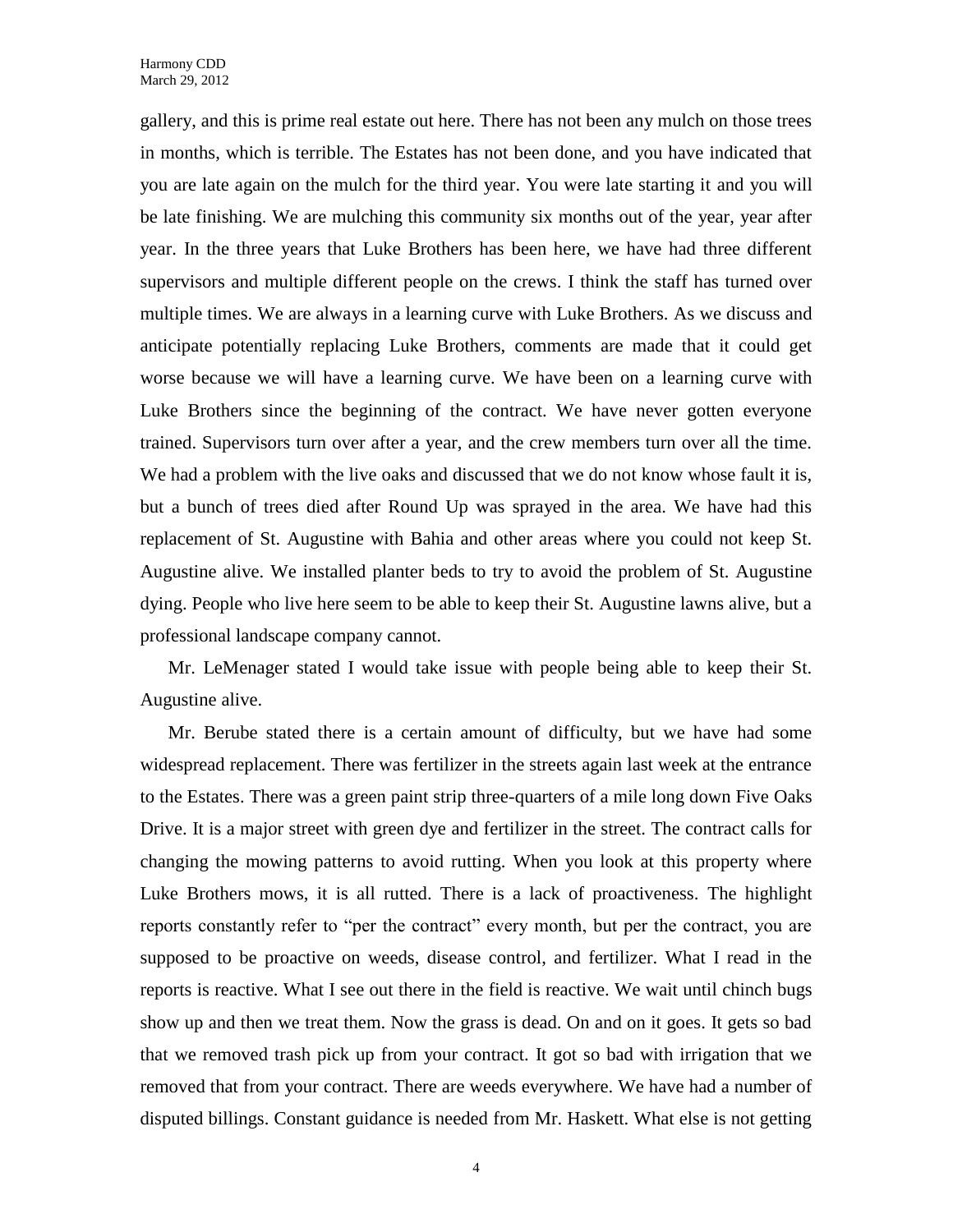done? I read that we are going to the schedule of mowing the sport turf once a week. According to the contract, sport turf is supposed to be mowed 72 times per year, which is 1.5 times per week. I said a year ago that we are going to get fed up with Luke Brothers and we are going to change contractors, and I am saying it again. Last week, I noticed a man in a white pickup truck at the entrances looking at new plantings. I looked at the plantings and thought they looked really nice. I came back and saw the guy in the white truck taking pictures and counting plants, who happened to be from LandCare. I saw Mr. Haskett right after that, so I asked him if it was right that someone from LandCare should be taking pictures and counting plants. Mr. Haskett informed me that he was taking pictures and counting plants because LandCare did that work. That is why it looked good, and the man was taking pictures of the work his staff did. The developer paid for that work. When the developer's personnel pay to have landscape work done, they have now switched to LandCare, not Luke Brothers, and to me, that says it all. What am I saying here? I am tired of arguing over Luke Brothers. If I was not on this Board and was a property owner sitting in the audience, I would be in that audience every month, yelling about the quality of landscape overall, and we are hearing it from various people who live here. I received a couple emails this week, one from a very outspoken person. Luke Brothers addressed that issue, perhaps at Mr. Haskett's urging, on the Buttonbush Loop area. There have been other comments from residents. I will grant you that everything is bright and green and starting to fill in, but there are still a lot of areas where they fall short. I do not know what else I can say. I have had enough.

Mr. Walls stated I think Mr. Berube covered it.

Mr. Evans stated this has been a hot topic and has not gone away.

Ms. Kassel stated that is correct and it comes back every month. Some months it is worse than others, and it has not gone away. We would incur a significant amount of unbudgeted expense if we were to rebid the contract. If we do rebid it, we do not know if we are going to get anyone who is better or even if we will get prices that are comparable to what we are paying now. I think our main concern is that the work be done pursuant to the contract to our satisfaction on a regular basis so that we do not have to revisit it every month and spend 30 minutes at every meeting discussing it. Mr. LeMenager thinks we will incur \$50,000 in legal, engineering and other fees in order to rebid this contract.

Mr. LeMenager stated \$50,000 seems high.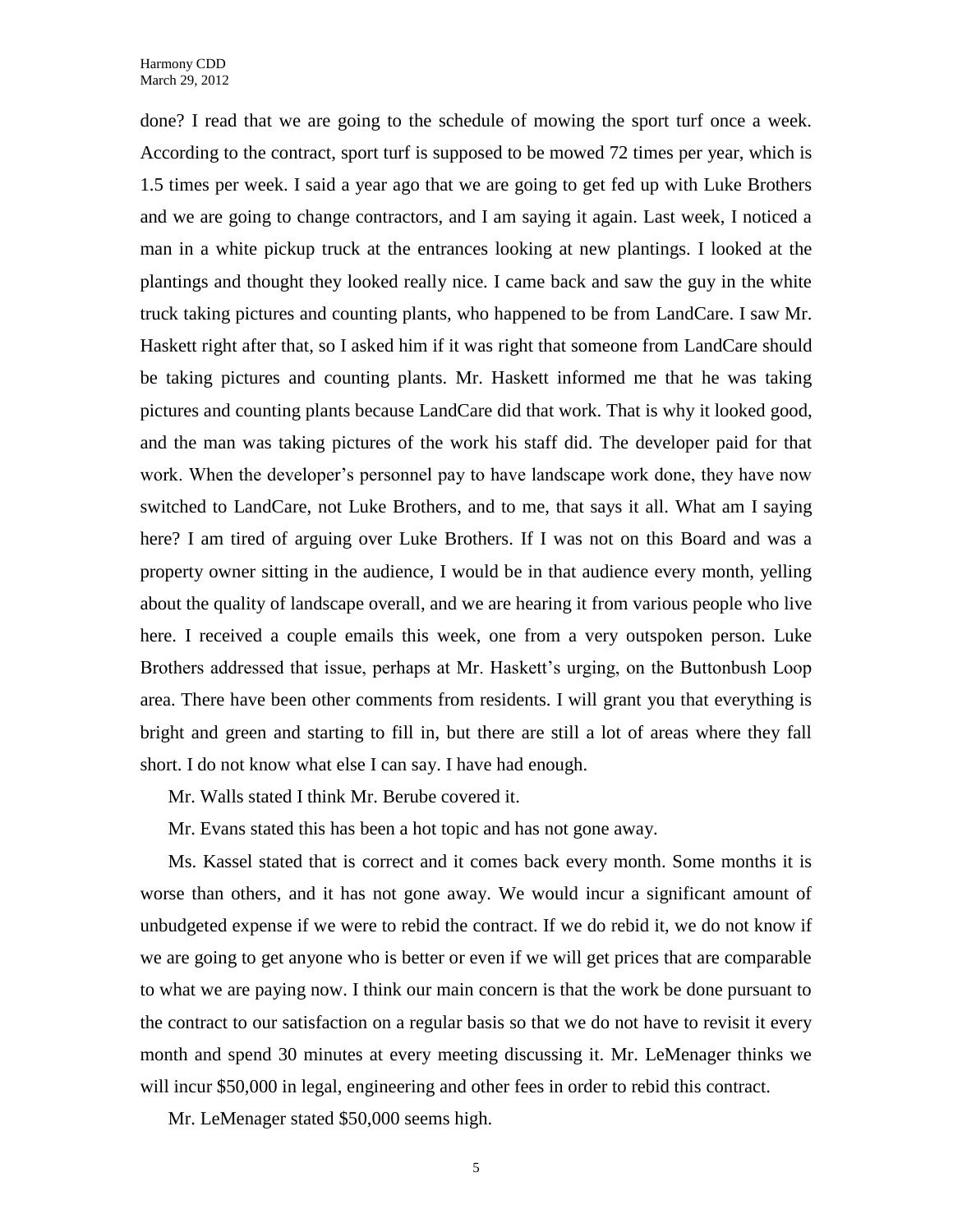Ms. Kassel stated I thought that was the figure you mentioned last month.

Mr. LeMenager stated I may have thrown out a number to get your interest. I do not think it would be more than \$20,000.

Mr. Evans stated I do not think it will be even that high. Honestly, a lot of people are not happy, for whatever reason. It may be going down the path to explore getting someone else. Mr. McMillan hears this every month. He hears all the issues, and a lot of people are not happy with the result. At the same time, we have to understand if we are getting what we are actually paying for. If we want a certain level of service that we thought we were going to get at one price, will it cost more to really obtain the level of service that we want. The only way to find that out is to rebid the contract. We will start our budget process for the next fiscal year in May and June to get ready for the following year, and we will need to decide on our costs. If we are going to make a change, when do we need to solicit for bids before we get into a fire drill type of scenario. Other companies will be able to come out and spend some time looking over the site and evaluate it and give us some suggestions. We may find out that we still have the best deal that we can have, even though it is not perfect, or we may find out that there are other options that we are better suited for.

Mr. Berube stated I thought about that and we are already at the end of March. Their contract expires October 1, 2012, which gives us about six months. If we are going to put this out to bid, I think we need to do it pretty soon because we will need at least one or two workshops to sort through whatever happens with the responses to the bids, based on past experiences.

Mr. Evans stated that is my point, that we need to be able to evaluate what our options are. We discussed the option of finding a new company. I know Mr. Haskett spends an enormous amount of time with Luke Brothers on landscaping, and there are a lot of other things he needs to be doing for the development.

Mr. Berube stated I agree, and that is part of my proposal based on how much handholding he has to do. It is unfair for this Board to shoulder Mr. Haskett, even though he is kind enough to do it and the development company lets him spend the time. We should not have a contractor that requires that much time. If Mr. Haskett has to stand over every supplier that we have here, he would have nothing else to do all day except monitor our suppliers. That is just not right. What happens when Mr. Haskett disappears for some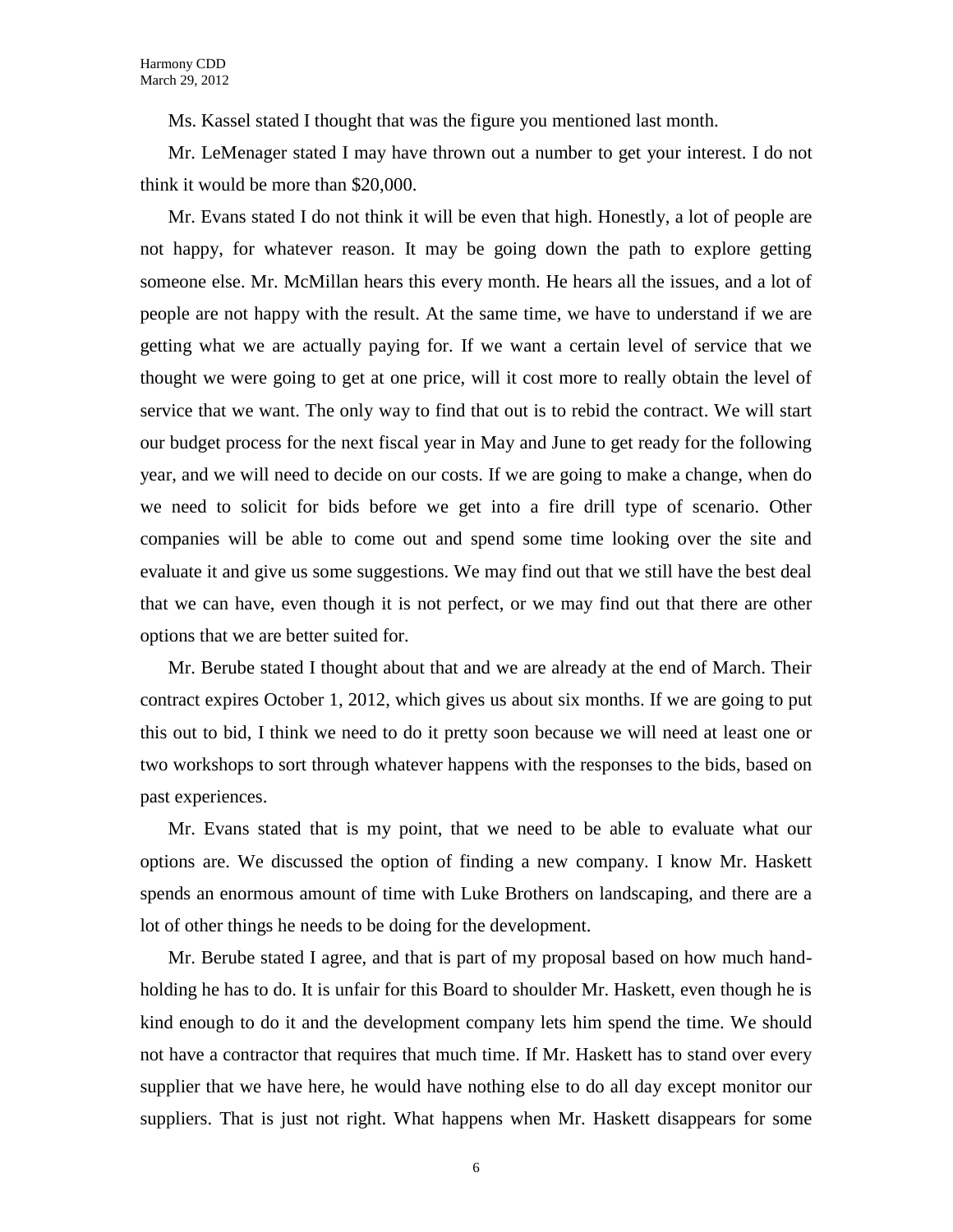reason, if he goes to another development company or whatever the case. He is the only person who knows what is going on. We cannot have suppliers that require constant intervention. It is not fair and it is not the right way to do it.

Mr. Evans stated when we went through the bidding process previously, we put together a pretty extensive RFP. That work is already done, and we have done some tweaking to the RFP with the irrigation and trash pickup. We compare the RFP to our contract, and I think we have a pretty good contract. If we need to expand upon the narrative or if we need to expand upon our expectations on items that are raised, such as frequency of mowing and inspections, we can embellish that and we have enough time to do that and start working toward it. Let us seriously consider preparing an RFP because we have the time. This issue has to get resolved. I think there has been an enormous amount of patience. It may be that it works out fine, but right now, I am tired of sitting in these meetings every month and the vast majority of our conversations are relative to the landscaping.

Ms. Kassel stated we are not looking for perfection. We are just looking for the contract to be fulfilled. We are not looking for anything over and above, and we are not even looking for everything to be 100% all the time. It is just that we have requested this improvement over and over again, and it does not really seem to get better consistently. One of the things that really started to convince me was when I asked Mr. Haskett what his opinion was, and he said he would support whatever the Board wanted to do. He did not try to defend Luke Brothers as he has done in the past and said they are trying and he thinks they will be able to do it. This time, he said he will abide by whatever the Board wants to do. To me, that says he is also tired of the hand-holding and supervision that is required.

Mr. Berube stated a prime example of not meeting the contract requirements is the mulching that is occurring right now. The contract is very specific: between November and March. They have had three years to get this process down pat, and by Mr. McMillan's own admission, it is not done again.

Mr. LeMenager stated to an extent, we are having the same conversation that we have every year at this time. What I found most disappointing last month was the acknowledgement that they allowed their staff to be reduced over the winter. That was 100% not the deal with Mr. Lucadano. The deal was that they were going to stay staffed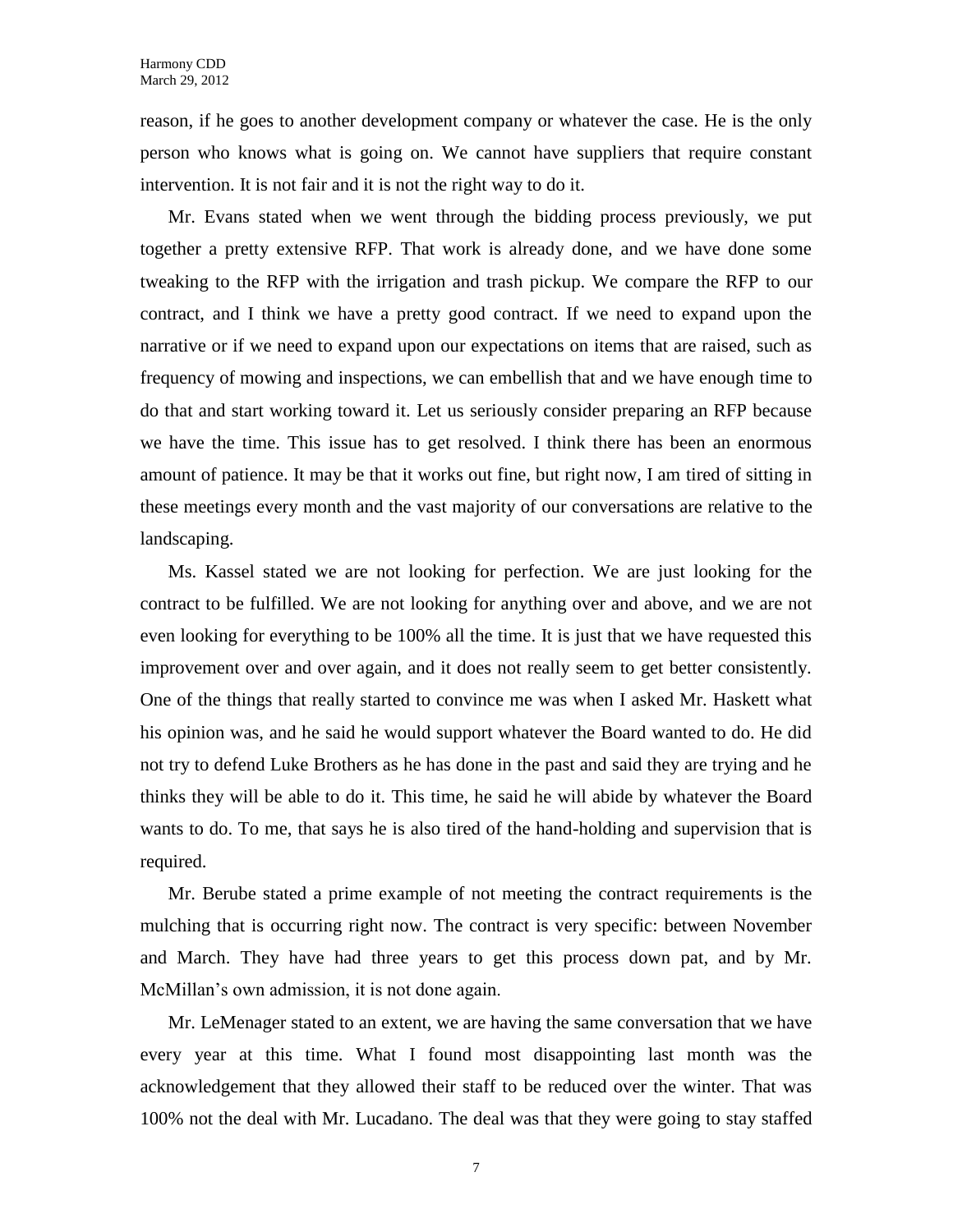so that we would not have the conversation we have every spring. To me, that is still the heart of the matter. I do not know if it is any different with any other landscape company. They make their money over the winter because of reduced staffing. Luke Brothers downsized their staff, and I am assuming they all do it, so they play catch-up in the spring. Mr. Berube is correct that we have this conversation every spring. I do not know that we have it every month but certainly we have it every spring. It is disappointing because that was not the deal that I thought we had when Mr. Lucadano was here last.

Mr. Berube stated I think what we learned from this experience is, as part of the RFP, we can add several questions. The first question can be, how many people will you put on staff here, five days a week, 40 hours per week, all year round.

Mr. LeMenager stated that was the part of their proposal that we liked.

Mr. Berube stated it was part of the RFP but it did not make it into the final contract. It needs to be blended in. The second question is, what are you paying your crew members and what is your base labor rate. I do not think they pay people enough to retain them. How much are they paying them to start and how much are they paying them at the end of the year? The problem is that we are in a constant learning curve due to constant turnover. A third question that I would suggest is, will your project manager come from within your company or will you hire someone new, and how long has he been in this business.

Mr. Evans stated Mr. Berube raises a good point. The other thing we need to look at is the operation of an actual company. We have a fixed price. Fuel prices have doubled in the last three years, and that is an enormous component of their actual costs to maintain this project. You cannot expect any company to work for free. You can say they have a contract, but they will not work for you and lose money. They cannot stay in existence because if they do not have enough money to pay their bills, then they go out of business. Are they trying to adapt to this fixed-price contract because they are locked into these fuel prices that have gone up dramatically? A lot of costs have gone up, and that is reality. We are considering rebidding this contract, and we will do that in today's marketplace. With the cost of fuel doubling, our prices could increase 20% for this new contract. Labor and fuel are big components of the contract. I do not want to lose sight of that, either. There are a lot of things that we need to take into consideration.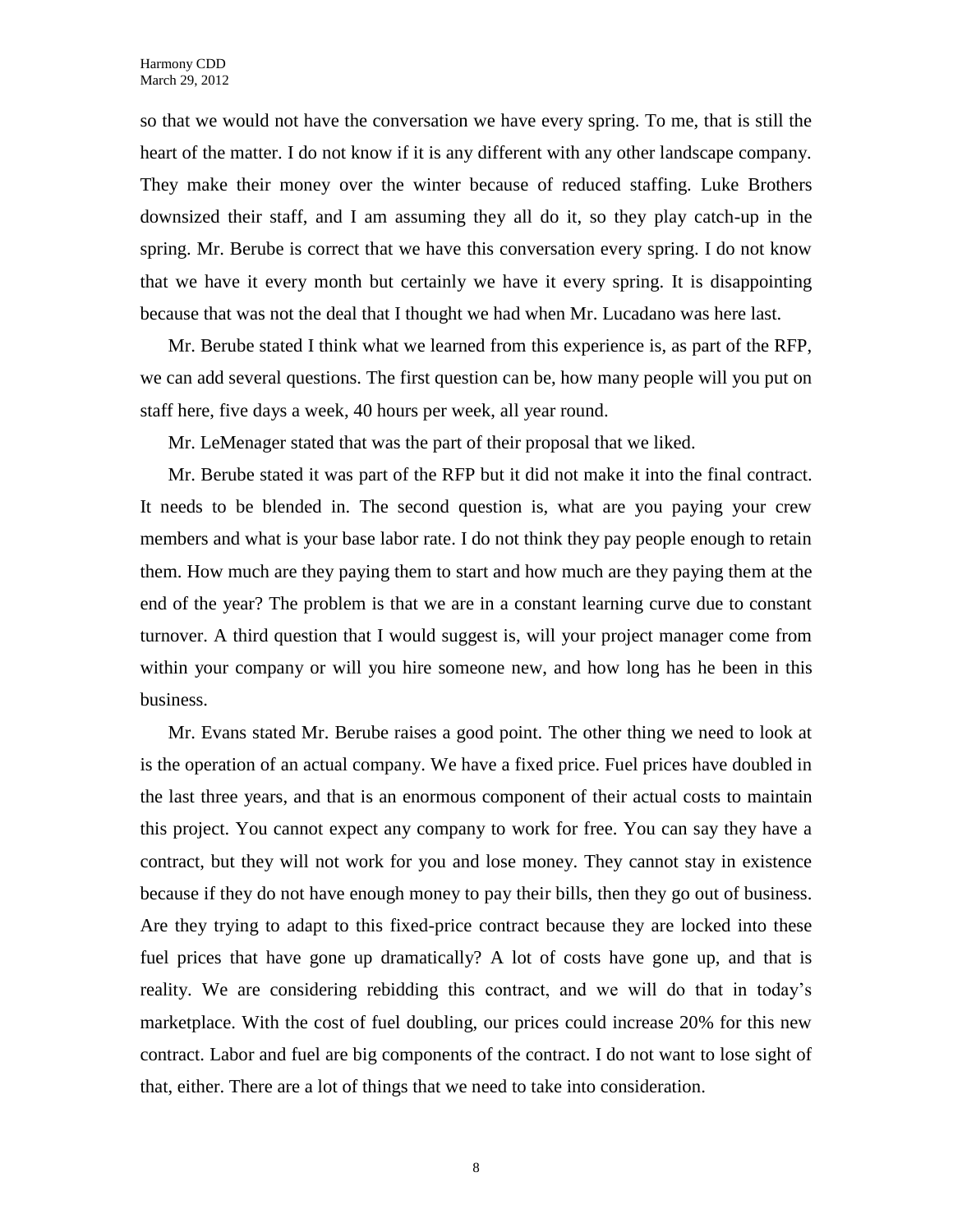Mr. Berube stated you are absolutely right. We have reopened this contract several times since it was initially bid, and we have worked with numbers, both increases and decreases, as we changed the scope of responsibility. If Mr. Lucadano felt that he was not properly profitable, he has had opportunities to tell us that there was a problem, and we have never heard that. In fact, he just offered a 5% decrease for a contract extension, which tells me that he has at least 5% of profit in here. When we go to the 5% decrease in September, he certainly will not be taking a loss.

Mr. Evans stated you assume that he has that built-in profit. It may be a factor that he is trying to keep his staff that he has working. He wants to keep the work, but he may only be able to keep half the people out here so there is a skeleton crew. I do not know and I do not want to get into their internal operations. It is all assumptions.

Mr. Berube stated most of his staff is local. I think Mr. McMillan works at the corporate level, but all the rest of the staff were hired locally around here for just this project. I do not think it is a matter of keeping staff, but I do not know that.

Mr. Walls stated I would like staff to begin working on the RFP for landscaping services.

Mr. Evans stated I think we should circulate a copy of the RFP to the Board so we can review it. Mr. Berube has spent a lot of time in the field, and so has Mr. Haskett. There may be nuances that we want to embellish so that there is no room for misunderstanding what our expectations are. Then when someone bids it, they will know exactly what we are looking for. At the next meeting, we can provide our comments and suggestions for the RFP.

Mr. Qualls stated Section 190.033, Florida Statutes, requires an RFP if it exceeds the threshold amount in category four. Section 187.017, Florida Statutes, has increased that category from \$150,000 to \$195,000. I still think this exceeds that category. The District's rules of procedures indicate you can either do an invitation to bid or an RFP. An RFP allows you to choose the lowest responsive and responsible bidder, so it is not just a cost factor. Another thing to keep in mind is that your rules require a newspaper notice that allows seven days for prospective proposers to respond. I will send a memorandum that explains all this information.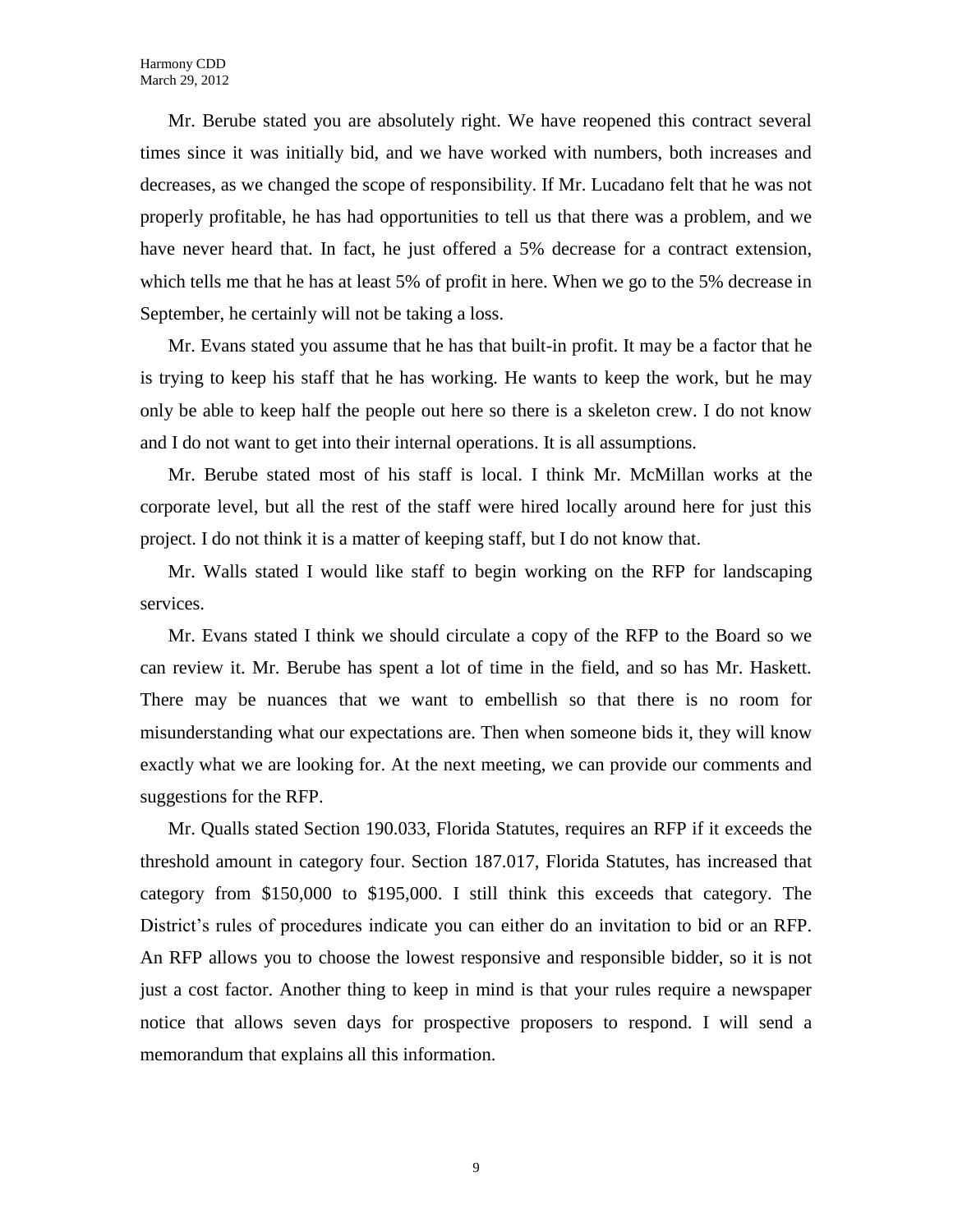Mr. Berube asked if we approve the RFP or the invitation to bid at the next meeting, can the process be completed between that meeting and the following meeting? Can that be accomplished within 30 days?

Mr. Moyer stated yes.

Mr. Berube stated I think timing will be a factor. To be clear, Luke Brothers may end up retaining this project. I tend to doubt it, but I do not know. There are a lot of factors to consider. I do not think it is all about the money. To me, it is not. It is not all about the money; it is about the quality of service on the ground and I am hearing more and more complaints from residents.

Mr. Nazario stated I want to make a few comments based on the feedback from Mr. Berube. We have been working here for three years. There have been three managers working on this property. The manager who left just before Mr. McMillan—Mr. Jason Schafer—made a career change to switch from grounds maintenance to golf course maintenance, which is something he had prior experience in and was passionate about and wanted to do. Mr. McMillan will have been here one year in April, and I know he has intentions of staying with our company and having a long career with our company. Regarding the labor and labor wages, I can share the industry standards. We pay our people well and we have good benefits. We perform background checks and drug testing for all employees who are approved to work here. I think the main reason why there is turnover in this industry is the environment. It is the type of work and the heat that breaks you down. We see a lot of people changing careers and trying to find jobs at Best Buy or other places where they can work indoors that is more pleasant than being outside. We do see that a lot, but I do not think that is a reflection on how we approach our employees or our systems. I think that happens to all landscape companies. I want to thank everyone for the opportunity you have given our company over the last three years. I know we have had some obstacles and we have worked together to overcome a lot of those issues. I know Mr. Haskett has been instrumental with his communication and in making a lot of our improvements a possibility. We appreciate his time and his involvement. We are fully committed to this community and to this contract. We are not going to say that we are perfect, but we are willing to listen and do anything that we must in order to continue making improvements day by day. We want to become better and more efficient, and we want to reduce the phone calls and issues that are making your phone ring. It takes time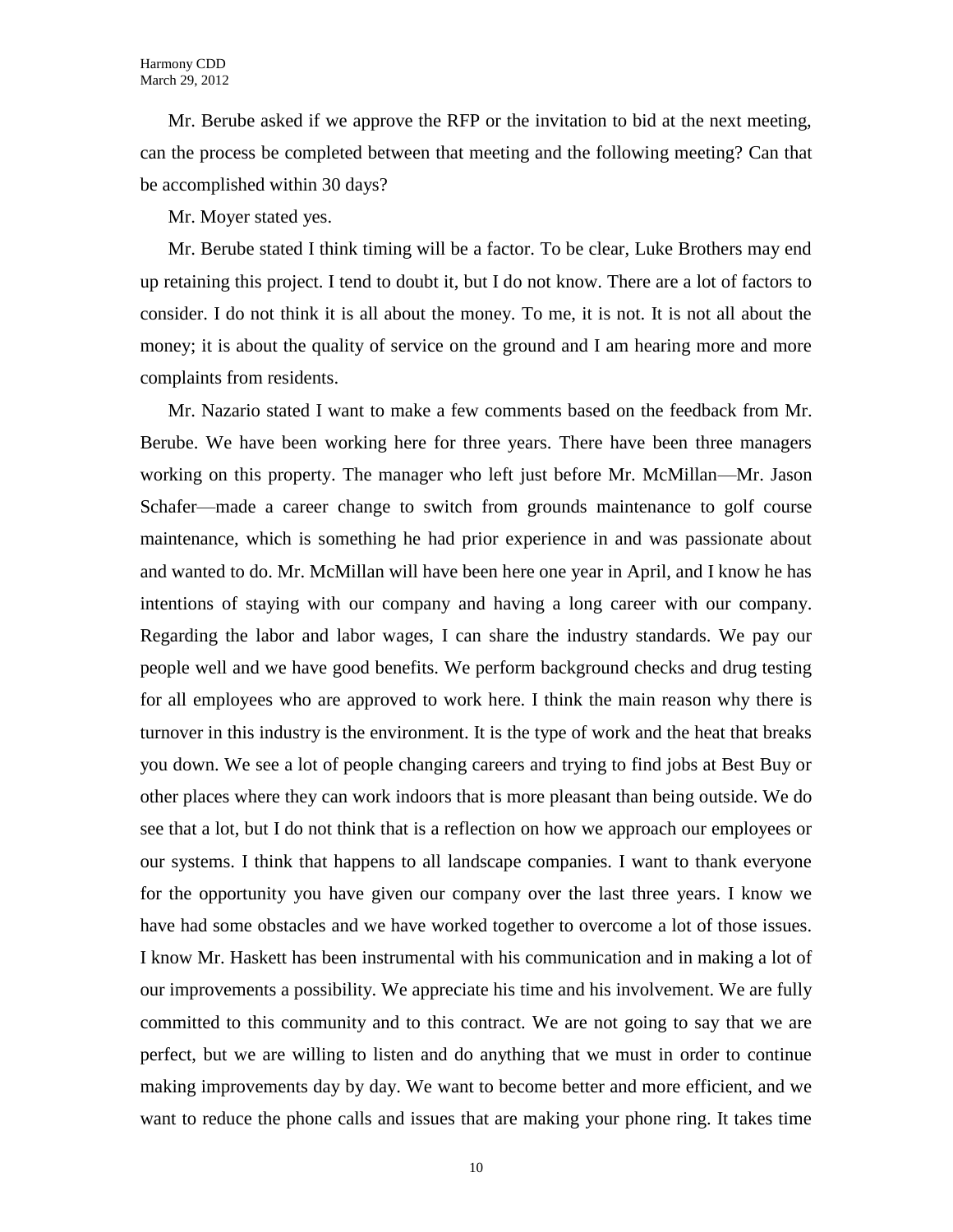and it takes commitment. We are definitely committed. I think that regardless what company ends up being your landscape contractor, there will always be a degree of people who will not be happy regardless. I know we have improved a lot since the beginning, and we want to continue doing so. Regarding the 5% reduction that was mentioned, we are not that good at analyzing profitability at our company, to be honest. We want to build relationships that are long lasting so we can keep employees and staff careers, as well as ours, intact for many years. We view it more as a token of gratitude and a thank-you for you to give us the opportunity to be better and to give us an opportunity to overcome those challenges so we can continue to be here.

Mr. Evans stated Ms. Kassel raises very candid points. We do not believe we are unrealistic, and we do not believe we are overly demanding for what your contractual obligations define. We have heard these speeches from various people at Luke Brothers for three years, and they all said the same thing, that you are committed and are going to do better. All we are looking for is specifics. Mr. Berube raises the point about the mulch. You have five months to apply the mulch. It is a very defined scope. It is not a variable. There are a certain number of areas and it takes so many tons of mulch. It is very defined, and it has not been accomplished within the defined scope. It is not like you had to worry about irrigation breaks or chinch bugs or any of these uncontrollables or Acts of God or nature. it is a performance issue. We keep hearing these same assurances, but we do not see the results and we do not see an affirmative plan that this will be done by this date. When we walk out on that date and look around, it is not done but there has been an attempt. We see bits and pieces starting to happen, but that is our frustration. We are not seeing a completed project within the timeframe that we have been told it would be done.

Mr. Nazario stated I understand that. I know we recently did a tree pruning event throughout the property, and that was completed on target. The crepe myrtles were completed on target. The flowers were completed on target. I believe the contractual turf activities were completed on target. We fell short on the mulch, and I will blame myself, too. I had a meeting with Mr. McMillan when we were substantially complete because we wanted to make sure we hit our target. Mr. McMillan assured me that we were going to be in good shape, and we fell short but only by less than 10%. We are over 90% complete. I do not want you to get the feeling that we have half the property yet to go. In between all that, we are still mowing, trimming, spraying and doing our other contractual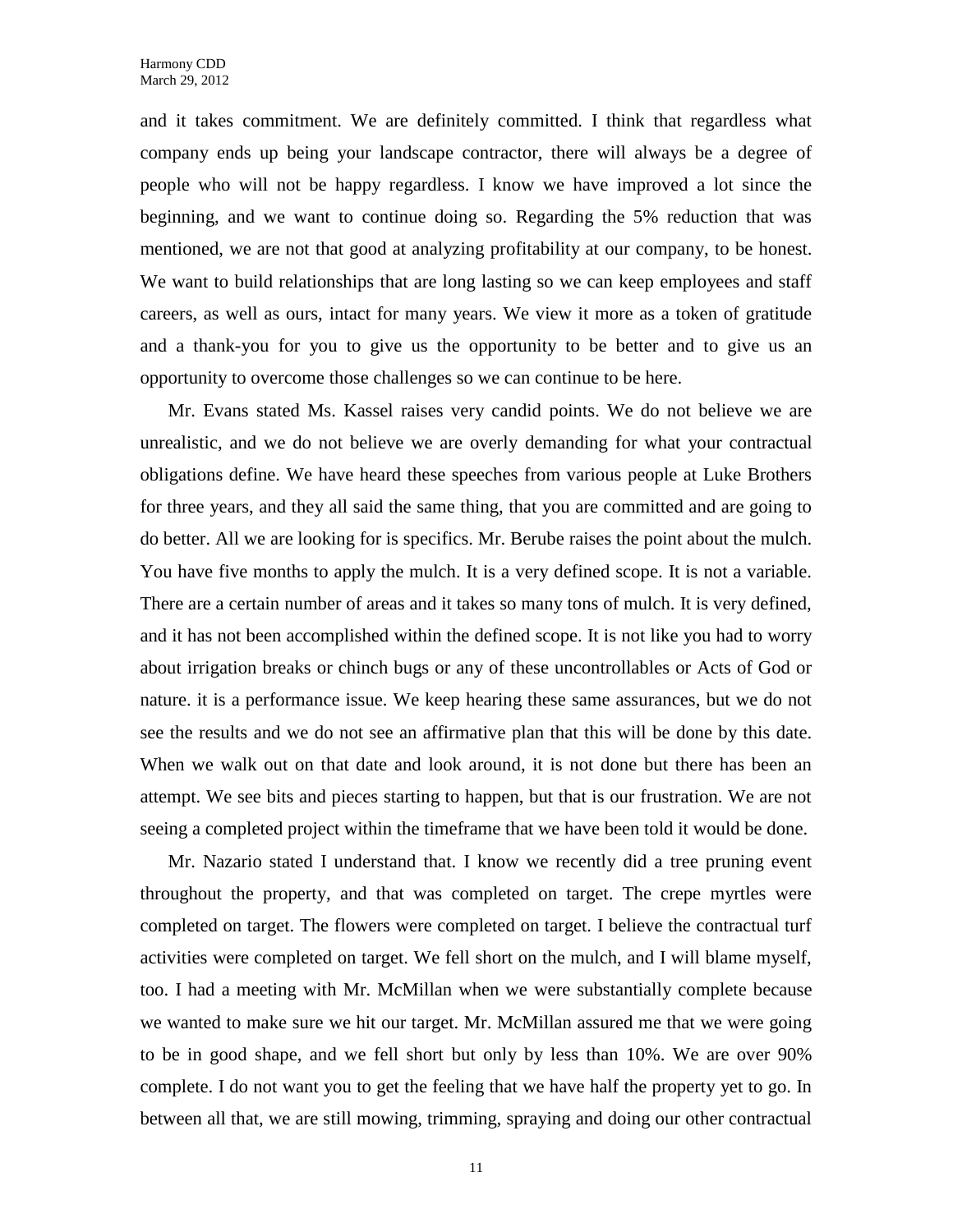obligations. Not to make excuses, but as the aquatic contractor mentioned in his report, we have been dealing with above-average temperatures for the better part of the first quarter. It is an environmental issue. It has been hot and things have been growing, including weeds. We have to be reactive to that. In years past, we were not really used to those patterns. Normally it is cold in February and everything is dead and not growing. That has not been the case this year. We are working around that, while still having an emphasis on our target date. In this one particular activity, we fell short, and we are admitting that.

Mr. Evans stated one thing you are hearing in our comments is there is a lack of confidence that has developed. It will be very difficult for you to overcome that because we have heard these speeches in the past and seen the lack of performance. You may be hitting some of these targets all of a sudden, but it cannot be in one month. It has to be on a consistent basis. That is what we have tried to communicate to Luke Brothers; we want consistency. Yes, there will be issues that you will miss things. It happens in everyone's industry and everyone's scope of work. But we have seen inconsistency through the majority of these elements, so there is a lack of confidence. Once you lose that confidence, it is hard to get it back so you will really have to work to get it back. The deck is stacked against you. It is not because we have not communicated. Mr. Berube is a great communicator about his dissatisfaction, whether it is from himself or someone else.

Mr. Nazario stated I know Mr. Berube is a straight-shooter, and I do not discount that. I respect him for that.

Mr. Berube stated we had one of these meetings with Mr. Lucadano about 16 months ago, and we spoke about mulch at that time. My direct question to him was, last year he did not meet the mulch target and I will bet he will not meet it this year again. He sat right there and said they will meet the mulch target this year. That was last winter, and you did not meet it. Here we are again discussing this issue. Mulch is a big deal. I would argue that you are 90% complete. If you look carefully, you will see that you are not 90% complete. Look at the size of the mulch pile still sitting over there and then look around the property. You are far from 90% the way I count 90%.

Mr. Haskett stated I am not here to come to the defense or accusation of Luke Brothers. I will simply list the pros and cons that I see throughout the community. First, the good points about the performance of Luke Brothers over the past few months. The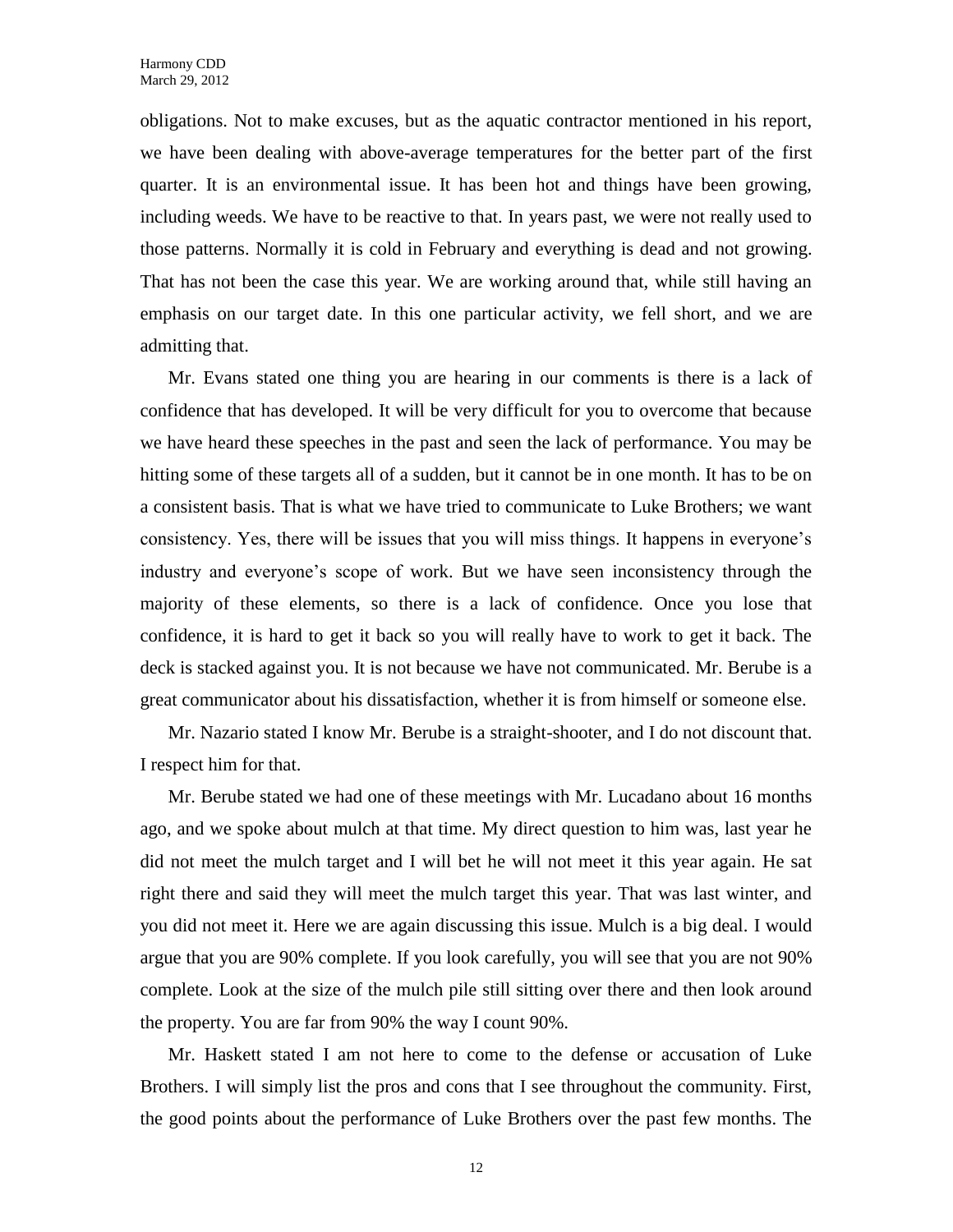overall condition of the turf is exceptional. There are some weeds out there and they have applied their insecticide, pre-emergents and post-emergents. If you go to Google Earth, you can see images of the property a year and two years ago, and it is a vast improvement in the condition of the turf. There are minor weeds in the turf that they are working to control. It was brought to our attention about fire ants, which were all over the property. That is due to the dry, warm weather, and Luke Brothers has done a good job of getting those under control. There are still ant piles out there because ants like to move around, so they are still working on that. The areas that they have mulched so far are in good condition. They need to go back to the ones they started in December and do a little weed control because they are growing again. The overall condition that they have gotten to is good. Luke Brothers implemented a program last summer for the shrubs, especially the azaleas, with a special fertilizer. I discussed it with Mr. McMillan at the recommendation of their pest control supplier, a specific product for the azaleas, and you will see that they are blooming more this year than they have since I have been here, so the shrubs are healthy. Some of the negative points include the mulching. Could they complete it by the end of March, which is in two more days? I think they could. Would I be happy with the condition of what they finish? No, I would not. I told Mr. McMillan that he needs to come to the Board and admit they did not get it complete by the end of March. April 13 is a good target date to make sure that what they are doing remains quality work. As we go to areas of the property where they have mulched, the issue last year was they missed trees throughout the property and were missing large areas. I think they have overcome that thus far. There are areas along Cat Brier, especially in front of the dog park where the turf had been replaced, that did not quite take and is weeding out. Mr. McMillan is aware that needs to be replaced at their cost. There are small patches along Cat Brier that need to be replaced, and they are aware of that. As you can see with the program for turf fertilization that they implemented last year, it recovered quickly this year with a nice green appearance, but they still have some areas that need fertilization touch ups. Mr. Berube brings up the issue of 14 people that we keep talking about. On March 21, Mr. Lucadano presented the Board with the proposed staffing levels and an operation plan. That had 14 people in it, including Mr. Lucadano. If you take out the irrigation technician, who is no longer in their contract, that brings it down to 12 actual people on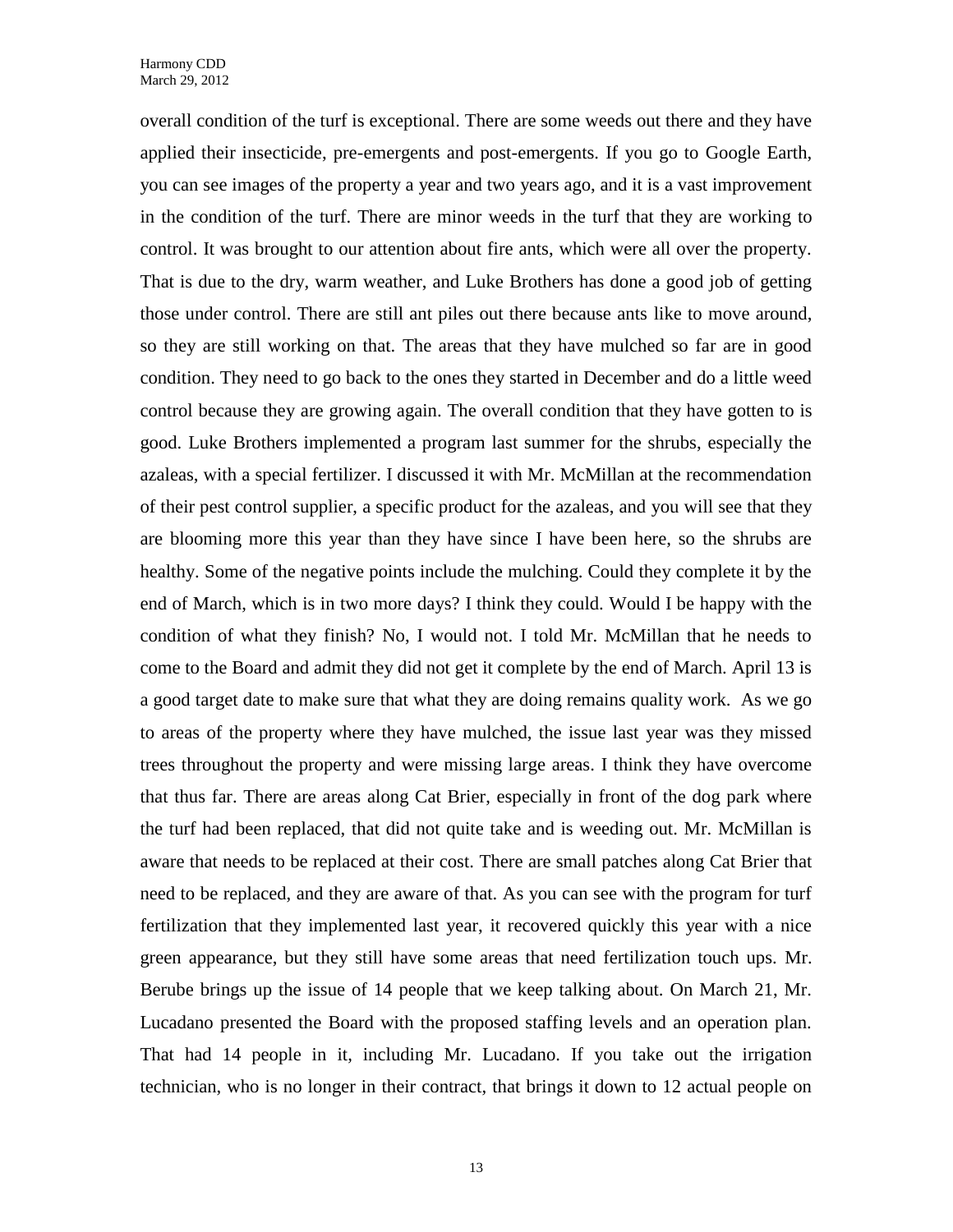site. I can confirm that there have been 12 to 14 people throughout the past month. They do carpool, so counting the cars is not an accurate consensus.

Mr. Berube stated but driving around and counting feet on the ground is accurate.

Mr. Evans stated we are going to start working on an RFP to help us better define what our expectations are. I will ask that it is sent to all the Board members to review before the next meeting, and we will start that process.

Mr. Berube asked is it safe to assume that this RFP will be largely providing the current contract without the dollar figures?

Mr. Moyer stated yes.

Mr. Berube stated so most of the work is already done, but it is a matter of putting in some blank lines.

Mr. Qualls stated and updating a few things.

Mr. LeMenager stated we had an RFP when we went to bid last time.

Mr. Berube stated we have a pretty well-defined contract now that has been modified a few times.

Mr. Moyer stated it is based on the RFP that was issued last time.

Mr. LeMenager stated without judging the RFP, my first priority is not to have an increase in assessments. I would prefer not to go to the property tax payers who live here and tell them that we want an extra \$100 per year. To an extent, I would like our project to be set up in a fashion that we have a certain amount of money to spend and see what we can get for it, as opposed to wanting this community to look like Celebration, even though we have 2,000 residents and not much money where Celebration is "rich." Perhaps, think in terms of a target that keeps us from increasing assessments, which is not a good idea in the current environment.

Mr. Walls stated I do not want to raise assessments, either. I think for these things we create a wish-list of things that we want to see. We get prices for them, and then we start deciding what to do or not do.

Mr. LeMenager stated we will determine that once we review the RFP. I think we have a two-month process to actually define what we want for the RFP. I definitely have a few things in mind. Ms. Kassel and I were involved in this process last time, and for sure, there are things that I want to do differently.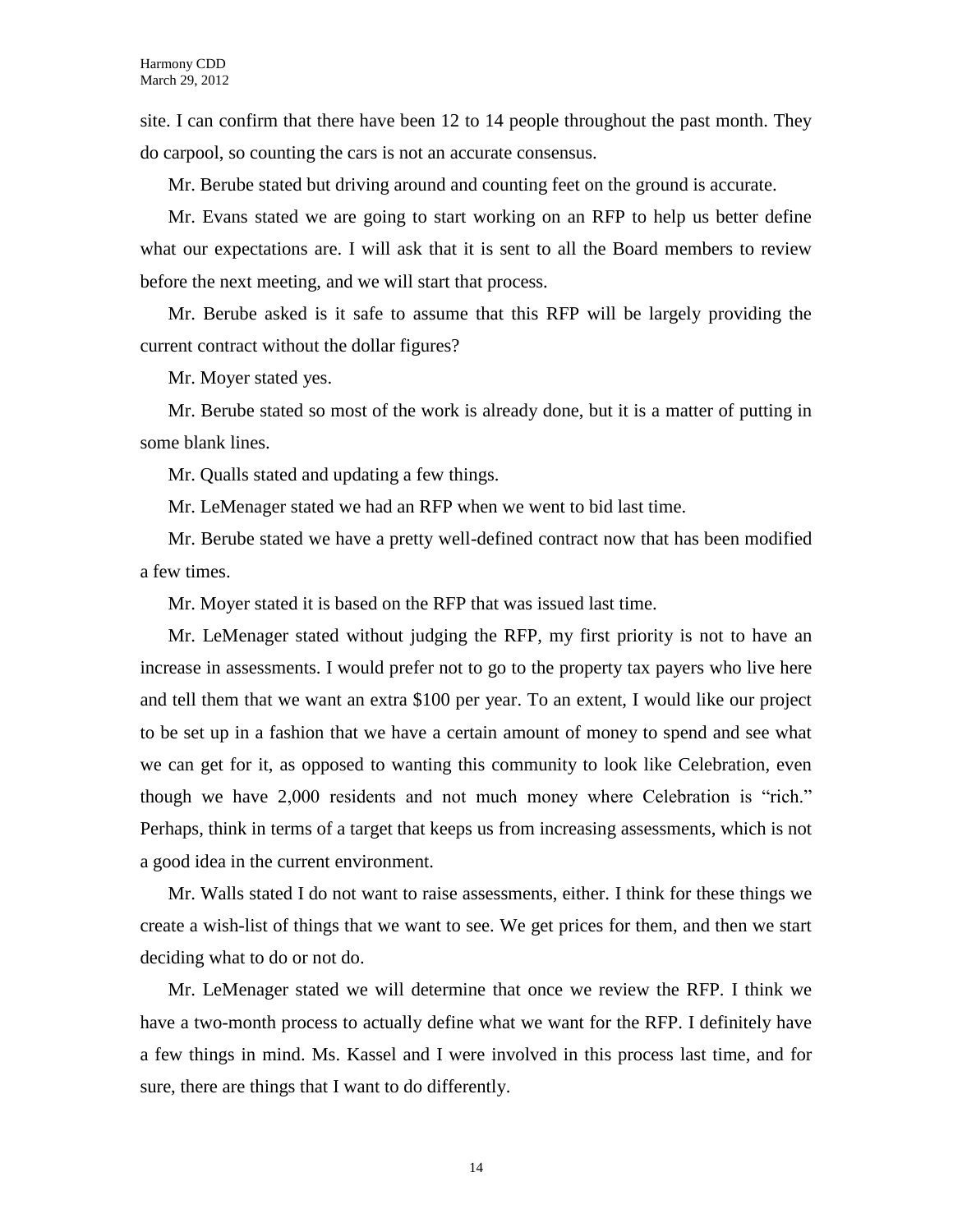#### **C. Dockmaster/Field Manager**

#### **i. Maintenance and Field Activities Report**

Mr. Haskett reviewed the monthly field activities report as contained in the agenda package and is available for public review in the District Office during normal business hours.

Mr. Haskett stated we made one change at the request of Mr. Berube. The Lakeshore Park project was well under budget for the restrooms, and the doors were in question. They really needed to be replaced. After staff attempted to renovate them, it was found that it would not be sensible to do that. So the doors are in stock, we already received them, and they will be installed next week for a cost of \$895, which is not bad for a commercial door. That will complete the Lakeshore Park restroom project, and we will move onto the Ashley Park cabana and trellis area around the pool, which is in need of attention. Since we stayed under budget for Lakeshore Park by about \$2,000, we want to shift those funds and continue with some patch work at the cabana and some rust remediation and repainting in that location. We are probably looking at repainting that building within the next two years due to cracking and various other weather issues.

Mr. LeMenager stated there are a few places where we have gone over budget. To the extent we have gone under budget in a particular category does not necessarily mean we should spend in another category.

Mr. Haskett stated I completely agree with you. The categories where we are doing well are in equipment, common area maintenance, and things like that, and we are about \$10,000 or more under budget. We are watching the bottom line and trying to make up for those other areas where we have gone over budget.

Mr. Berube asked would the cabana at Ashley Park be under parks and amenities?

Mr. Haskett stated either there or common area maintenance.

Mr. Berube asked if you are going to repaint that building and spruce it up, where would that fall? Is that common area, or is it parks and amenities?

Mr. Walls stated it could be either.

Mr. Berube stated to Mr. LeMenager's point, both of those line items are on budget. Where we are really over budget is irrigation and miscellaneous services. If the Ashley Park cabana needs painting because of cracking, it looks bad and it is out of date with the colors, we need to determine where it comes from.

Mr. Walls stated the bottom line is that we need to take care of it.

15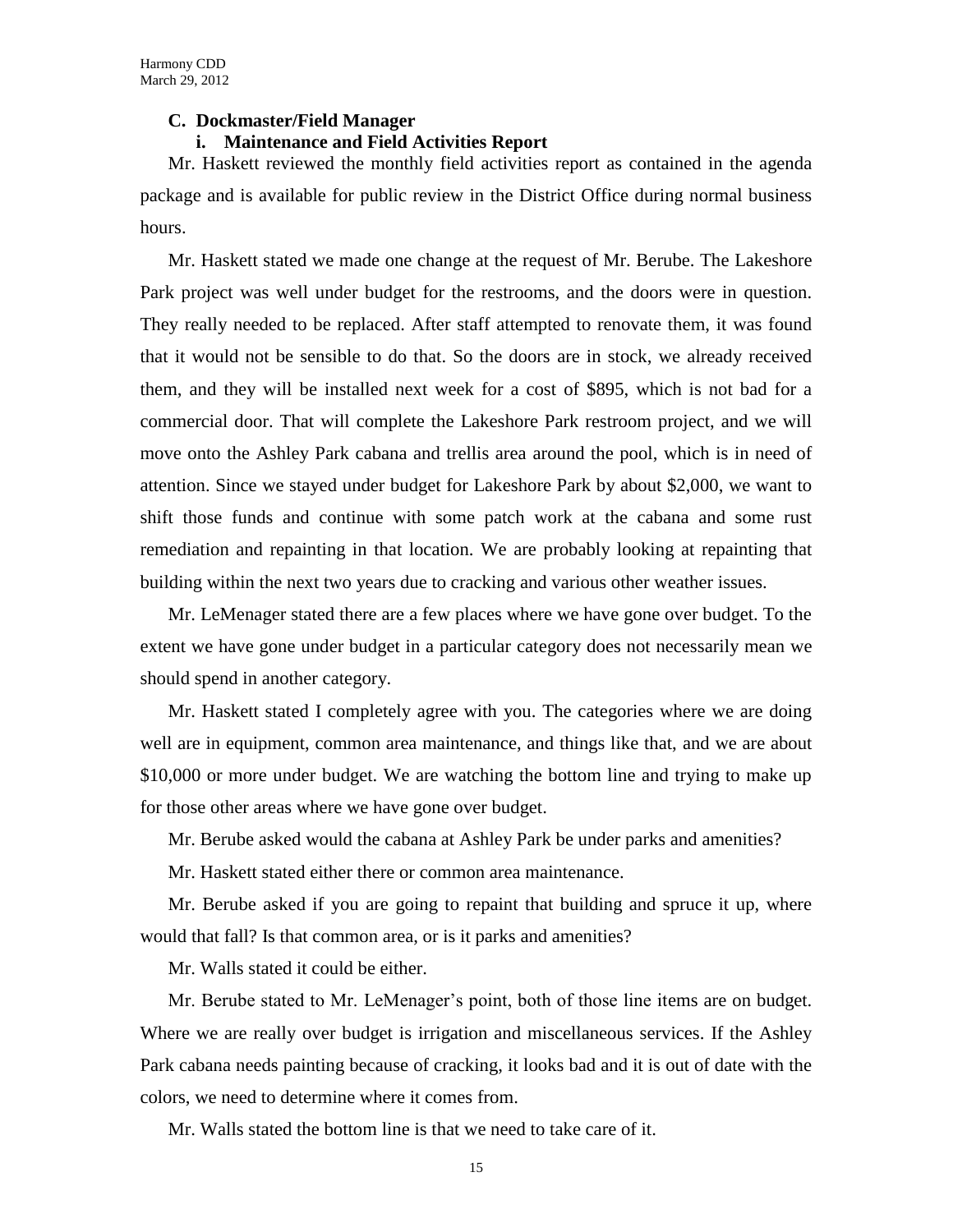Mr. Berube stated I agree. Do not put off painting it if it needs it now, rather than waiting two years. The Lakeshore Park building looks really good and contemporary. I do not think you need to hold back waiting to do Ashley Park.

Mr. Haskett stated we monitor the condition of everything. If it gets to the point where it needs to be done sooner, we will do that, but in the meantime, we are trying to keep up the appearance of it.

Mr. Berube stated you are making some improvements both on our property and on yours. I would not want this Board to hold back on painting that building and having it look lousy. If you look at it, it is a little outdated. I am fine in moving ahead in painting it, and I see some other Board member nodding their heads.

Mr. Haskett stated it has been there six years.

Mr. Berube stated make it look pretty.

Mr. Haskett stated I distributed proposals for drinking fountains. As we discussed in the budget meetings last year, I mentioned that our drinking fountains were getting to a point where they need to be replaced. We budgeted for that in this year's budget under equipment. The reason I am bringing it to your attention today is I wanted to get your opinion and approval to change the style of the drinking fountains. Currently we have three powder-coated steel units. Two are at the dog park and one is at the Town Square. They are 10 years old and are falling apart. We are constantly wasting water due to the valves sticking, and the metal is rusting. They have been renovated once already, and it did not help. The proposal is for an aggregate unit with all stainless steel components. It is \$1,000 per unit, which is surprisingly less expensive than the powder-coated steel, which is \$2,500 each.

Ms. Kassel stated I went online to do a little research, and a lot of these are \$2,000 for one unit.

Mr. Berube stated one of our vendors, Miracle Play Equipment, also sells these.

Mr. Haskett stated most hardscape vendors deal with these. There are only a few manufacturers. As noted on the proposal, we would be able to qualify for getting onto a contract with Charlotte County School Board. Because we are a governmental entity, we can take advantage of other governmental contracts.

Mr. Berube stated I do not see any sort of warranty information.

Ms. Kassel stated I did not see it, either.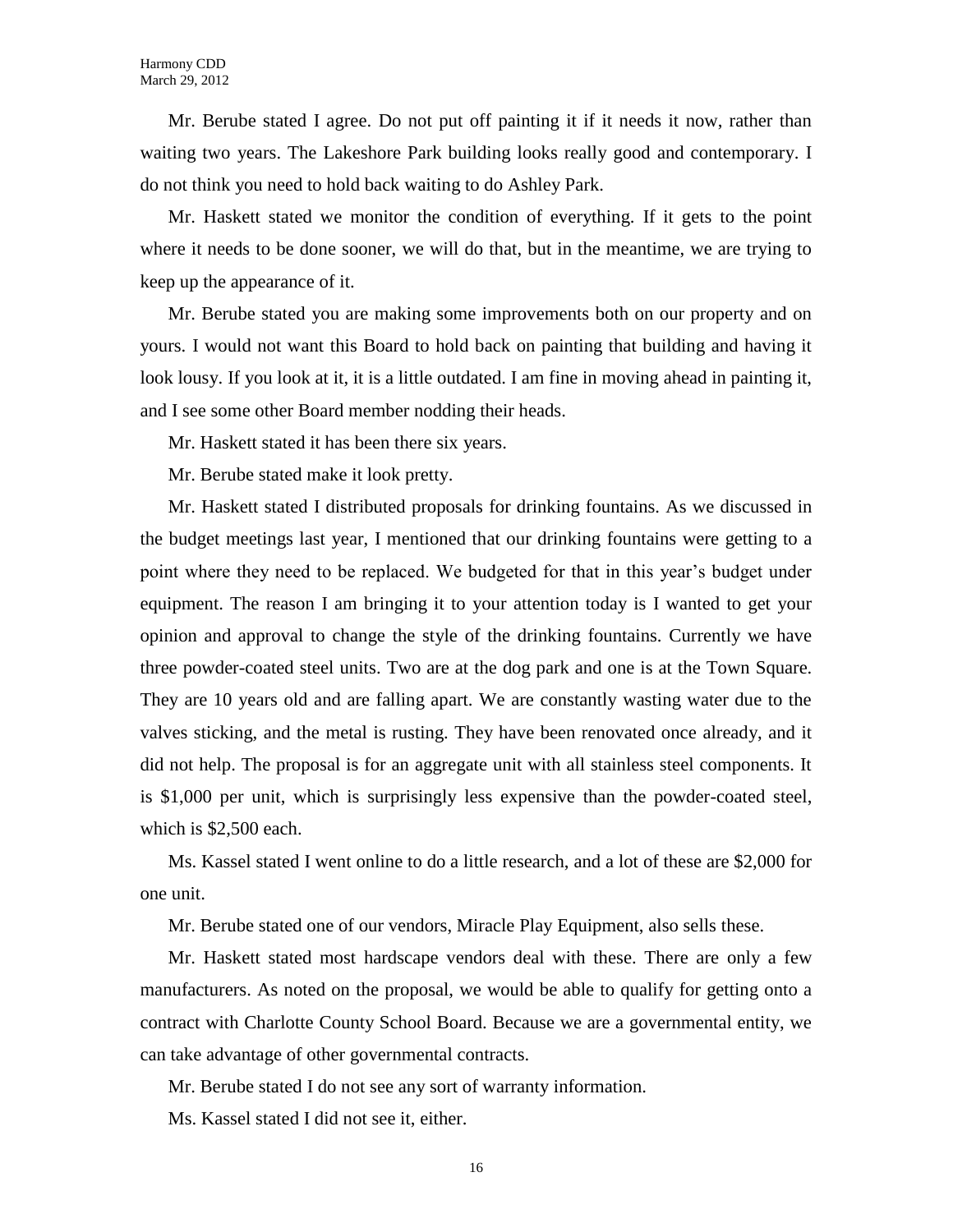Mr. Berube stated I am willing to bet the Charlotte County School Board bid has some sort of a warranty.

Mr. Walls asked does this include installation?

Mr. Haskett stated staff can install them. It is a simple removal and remount. I do not have the warranty information, but I will find it and let you know. I knew they were getting to the point where they needed to be replaced, and we were trying to hold off as long as possible. I think we reached that point.

Mr. Berube asked can we do this without the attorney having to get involved?

Mr. Qualls stated this is just a proposal, not a contract. As long as it is insured between here and there and the shipment is taken care of, I do not have any comments or issues to address with it.

> On MOTION by Ms. Kassel, seconded by Mr. LeMenager, with all in favor, unanimous approval was given to the proposal from Southern Park and Play Systems for the three drinking fountains, in the amount of \$4,937.35, as discussed.

Mr. Berube asked what budget line item will these come out of?

Mr. LeMenager stated he said earlier that it was budgeted in equipment.

Mr. Berube stated I do not know that we specifically budgeted any money for it since we did not know how much it was going to cost. But I know we discussed it.

Mr. Moyer stated we still have capital outlay of \$15,000 where we have not spent anything yet. We can use that fund.

Mr. Berube asked that qualifies as capital?

Ms. Kassel stated I would think so since it is a replacement.

Mr. Moyer stated yes since it will last a minimum of three years.

Mr. LeMenager stated it will last a lot longer than three years.

#### **ii. Buck Lake Boat Use Report**

Mr. Haskett reviewed the monthly boat report as contained in the agenda package and is available for public review in the District Office during normal business hours.

### **FIFTH ORDER OF BUSINESS Developer's Report**

#### **i. Developer's Comments**

Mr. Tome stated there was a comment made earlier about Mr. Haskett not speaking up, and I want to clarify that I encouraged him, short of just telling him, to answer the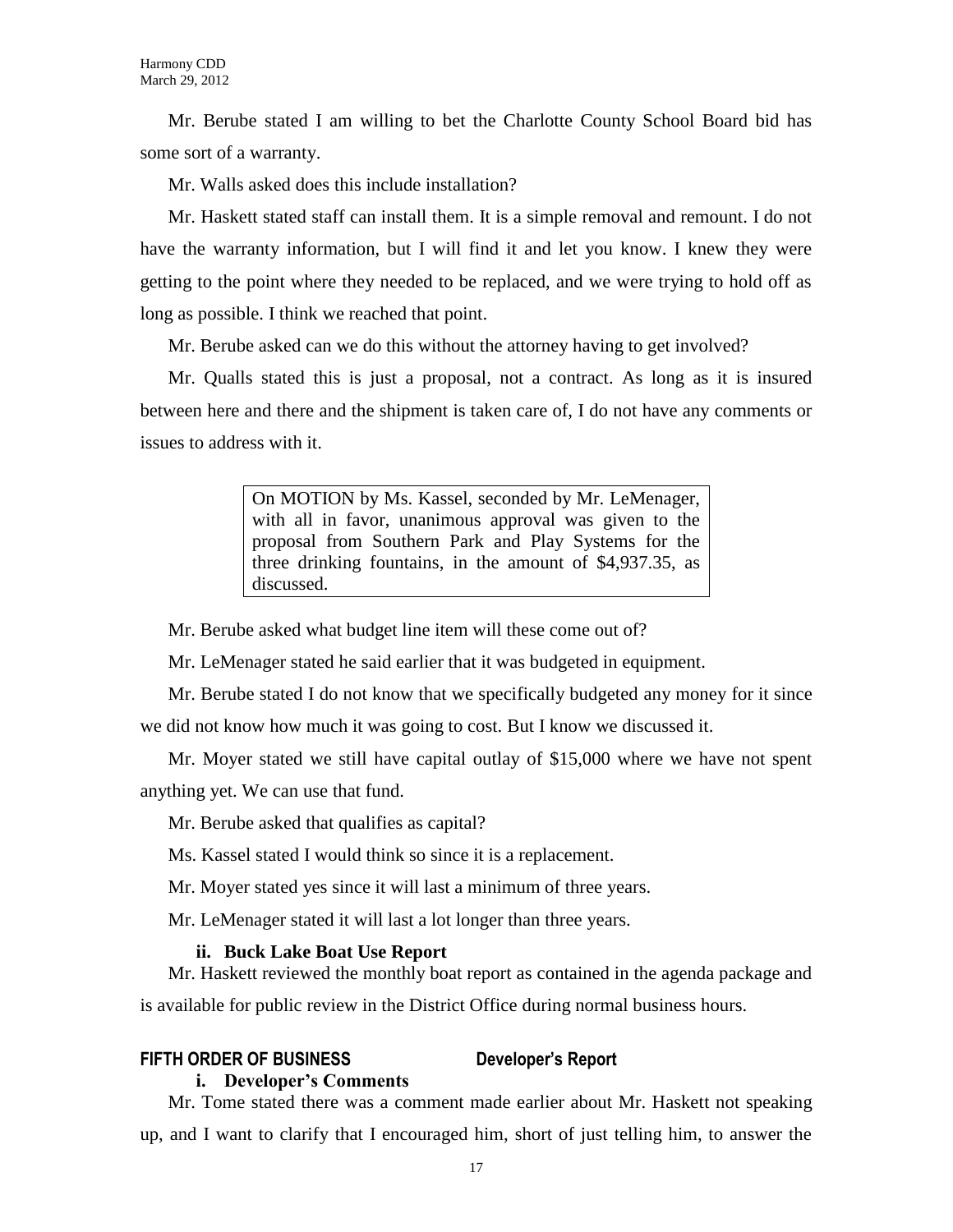question with that answer. We know these meetings drag on and we know it is your decision. As Mr. Haskett did, he listed the pros and the cons. It is not perfect and there are pros and cons. Regarding LandCare, we did not choose them just because Luke Brothers cannot do a good job. We also chose LandCare partly because Luke Brothers is doing our models and the condominiums for the Ashley Park Association, and there has been some sensitivity about having Luke Brothers doing too much. It does help with pricing in keeping everyone honest. We went through a bid process with four different landscape companies who primarily do installations, so that we could see what their pricing is and do a side-by-side comparison. We also chose LandCare as another way of raising the bar and encouraging Luke Brothers to do better on their pricing and on their installation and the timing of that installation, to get it done within a week rather than waiting three weeks. We also chose them for the quality of the installation.

Mr. Berube stated it stood out, and that was my point in saying that.

Mr. Tome stated I do not want you to think we chose LandCare because we did not believe in Luke Brothers anymore. It is also a way for us to continually help introduce new opportunities. For this scale of work, LandCare does installs, not maintenance. On the golf course, we deal with turnover quite a bit, unfortunately, below the management level. It is partly due to the fact of the type of work it is, but some of it is also due to the location, for crew members to get here and the cost of fuel. Some of them have girlfriends or wives drop them off because they do not have a license or they lost their license. Unfortunately, those are the people who are in those jobs, so we struggle with it also, and it has been a real ongoing challenge. In December, we had several greens—3, 6, 9 and 14—that were horrible and we spent a lot of money to restore them. We had several weeks of great greens, and now 12 and 16 have turned on us. We see it in our surveys, in our reduction of rates and all those things. It is an ongoing battle, and this is a \$2 million business for us, so we have a vested interest to do whatever we can to make it look as good as we can. We apply fertilizers and everything else we need to do. I am not defending Luke Brothers, but I am just saying it is an ongoing battle with the seasons and everything else. To Mr. LeMenager's point earlier, I totally respect and understand your fiduciary responsibility to the residents. One thing I wanted to share with you is that we have been fortunate enough to make some headway on the home building front. For a long time, we have been trying to introduce new builders to the community and get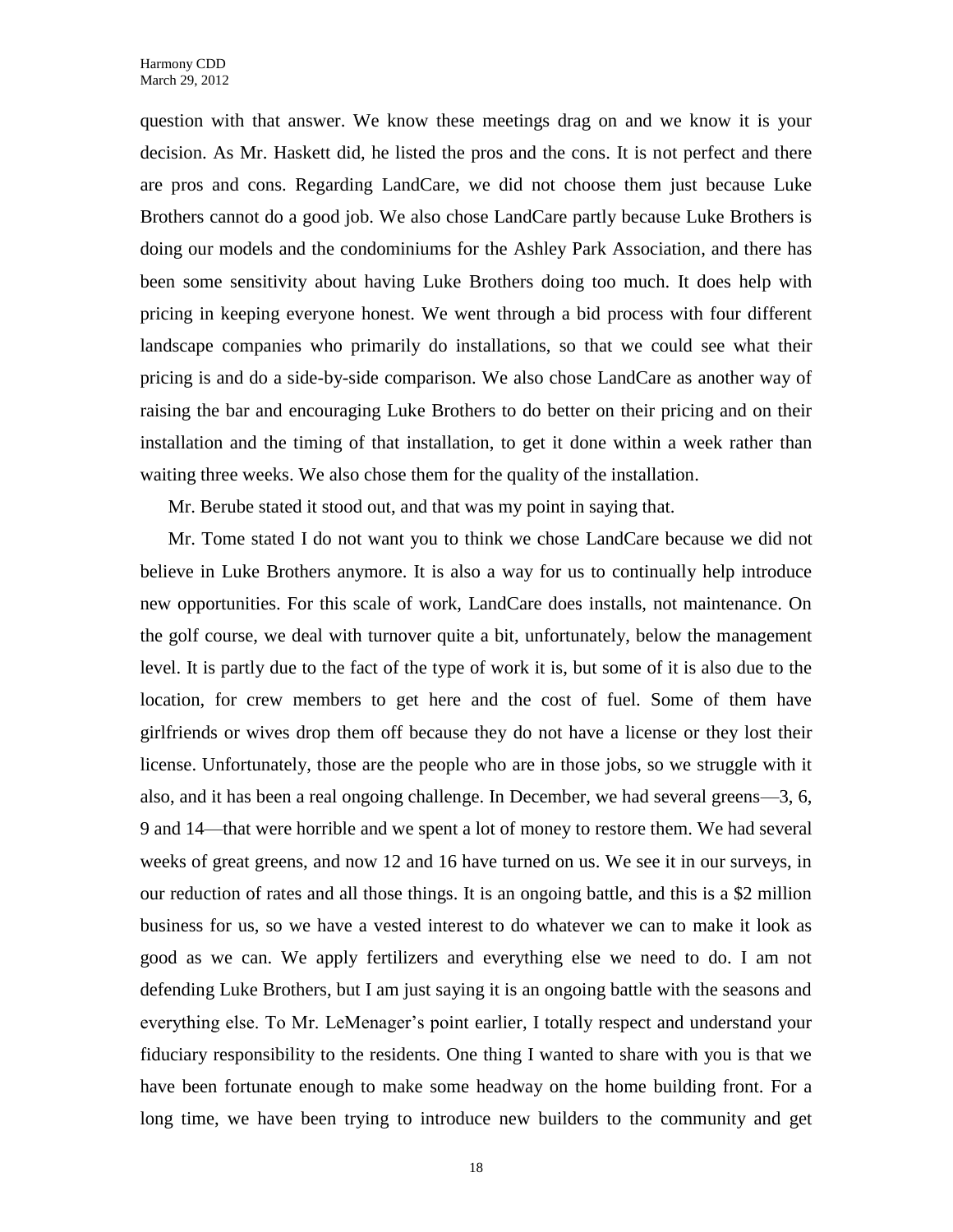pricing to start moving up. Weekley Homes has been here and has partnered with us to start moving things up. We started to have conversations with other builders, which is something that takes time for them to make decisions today since everyone is sensitive about pricing and location. It is a little different scenario than it was four or five years ago. I shared some information with you, and the graph shows the line for Harmony is trending up. The blue line that shows a downward trend is Osceola County as a whole. The red line going across the page is the MSA as a whole, which is metro Orlando encompassing Seminole County, Orange County, Osceola County, and Lake County. those are the four Counties that get put into this chart. What you see is the MSA as a whole is a consistent line over the last four quarters. Osceola County has trended down, and it includes places like Reunion, ChampionsGate, and the west side of the County, as well as Harmony on the east side and others in the middle. The whole part of battling against short sales, foreclosures and similar things in the community is that by getting more consistent new home closings, when bringing these builders out to the community on a regular basis, one thing that we have heard as we try to sell them lots in the community to build models is the fact that they feel like the community looks good. I do not know that any of them have said it looks great, but they said it looks good, and it looks consistently good. To Mr. LeMenager's point earlier, while you may not be getting perfection, the fact is that these builders are looking at a lot of other places where they could make commitments and do business. While pricing has to be good for them and trending up so they can cover their costs and make money, they want to go someplace that looks good and a place that they know over time looks good so that they can feel confident to do business in this type of community. I share that because it is not only what we do as the developer to entice them to come here but it is also things that the CDD does to make sure the community looks at the quality level that it does. I am saying that it is looking good. The second page that I distributed to the Board shows these four Counties and the top 31 builders within the MSA. Each of these builders on the total numbers to the right, four years ago would have been doing four times that amount. This would have been for one quarter rather than for one year, but that is just the environment that we live in today with the market. Park Square Homes is #8 on this list, and they just signed a contract with us and will be building a model and two spec homes. They are closing on three lots initially in the G neighborhood. We had to get good pricing with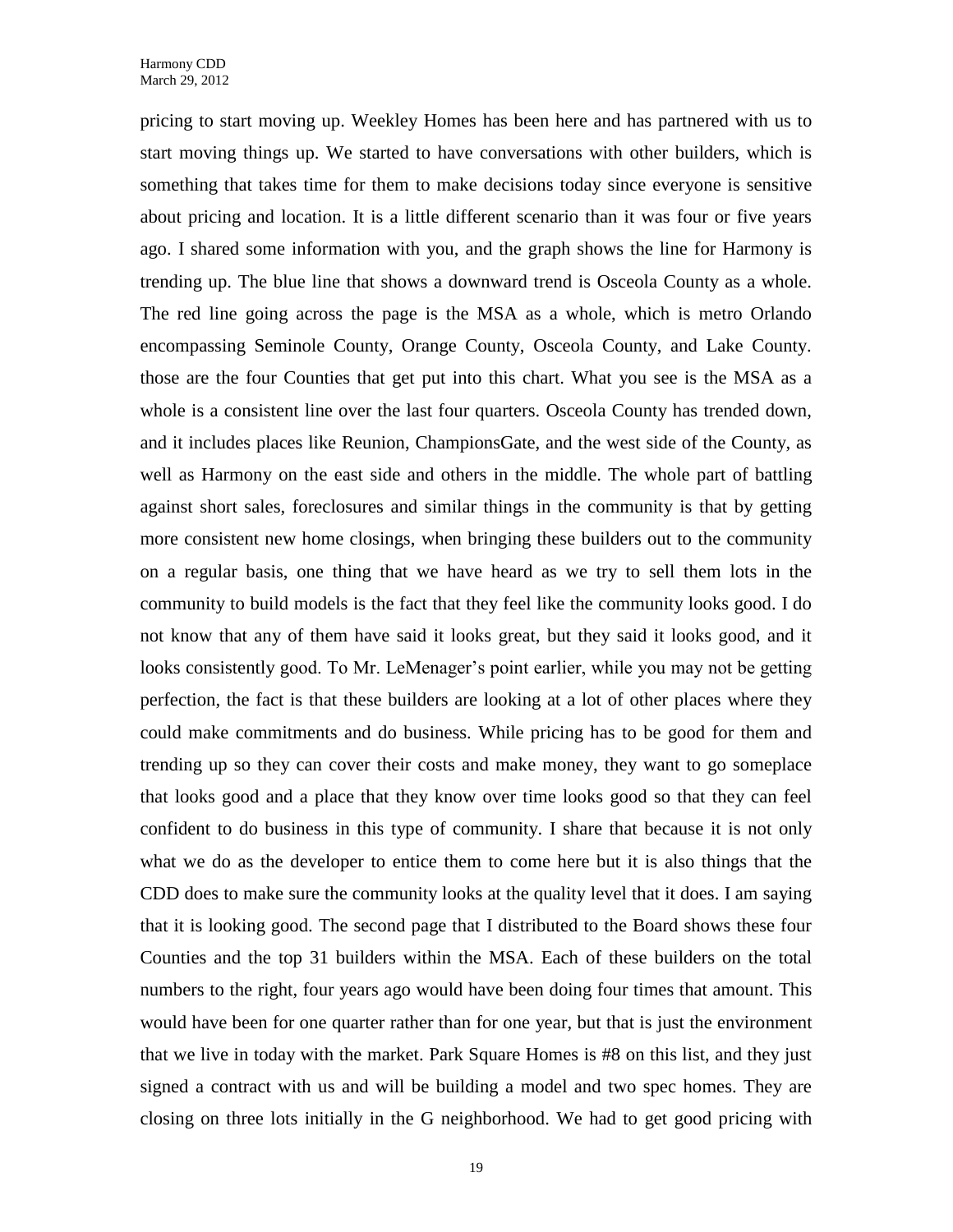them on the lots and a good structure for terms, but they were very complimentary. This is one of those groups that we have been trying to court. I am confident and excited by the fact that they will do well here and I am excited that we landed one of the top ten builders in the MSA. We did not print Brevard County, but Lifestyle Homes built a home on Schoolhouse Road, and we courted them and partnered with them to build a house here as a way to learn this community. They had never built in Osceola County and had never come west before. They are a builder who is doing a great job in that market up and down the I-95 corridor. They have decided they will build a model in the D-2 neighborhood. Part of what caused that to happen is the quality of the community. They just recently landed a contract on a lot that had gone through a tax sale and was put on the market by the new owner. They purchased that lot, they are under contract and they are going to start building in 30 days in Drake 1. They have another contract on a similar type lot that they are negotiating right now that we are confident they will get that contract. While we are not out of the woods with what is going on in the marketplace, we are starting to see things come our direction. I think it is a statement of the quality of the things that are in the community and the things that are being done. Can it be better? I would definitely agree with that, but things look good. I think it is important to note that because sometimes I think there is a sense of walking away from a meeting thinking this place looks awful and is not that nice, but it is. To the point of the G, or Green, neighborhood, where we are seeing more activity, we are getting ready to build more spec homes and looking to build a new model. Park Square Homes is going to come in and build a model. We are seeing more activity there and we discussed doing some enhancements two meetings ago with some landscaping and birdhouses and other things. One of the things that has come up is play equipment. The District from the Green neighborhood to the dog park where there is a little playground or to Lakeshore Park is quite a walk. For families with young children, they prefer something in their neighborhood. There are areas in the Green neighborhood that are designated common areas or park areas for linear parks. One of the things the developer wants to do is put a playground there with equipment similar to what is at the dog park and use that as the gauge. If there is an opportunity to use the CDD to piggyback a contract, like you just did with Charlotte County, where we can get better pricing and not have to pay sales tax, it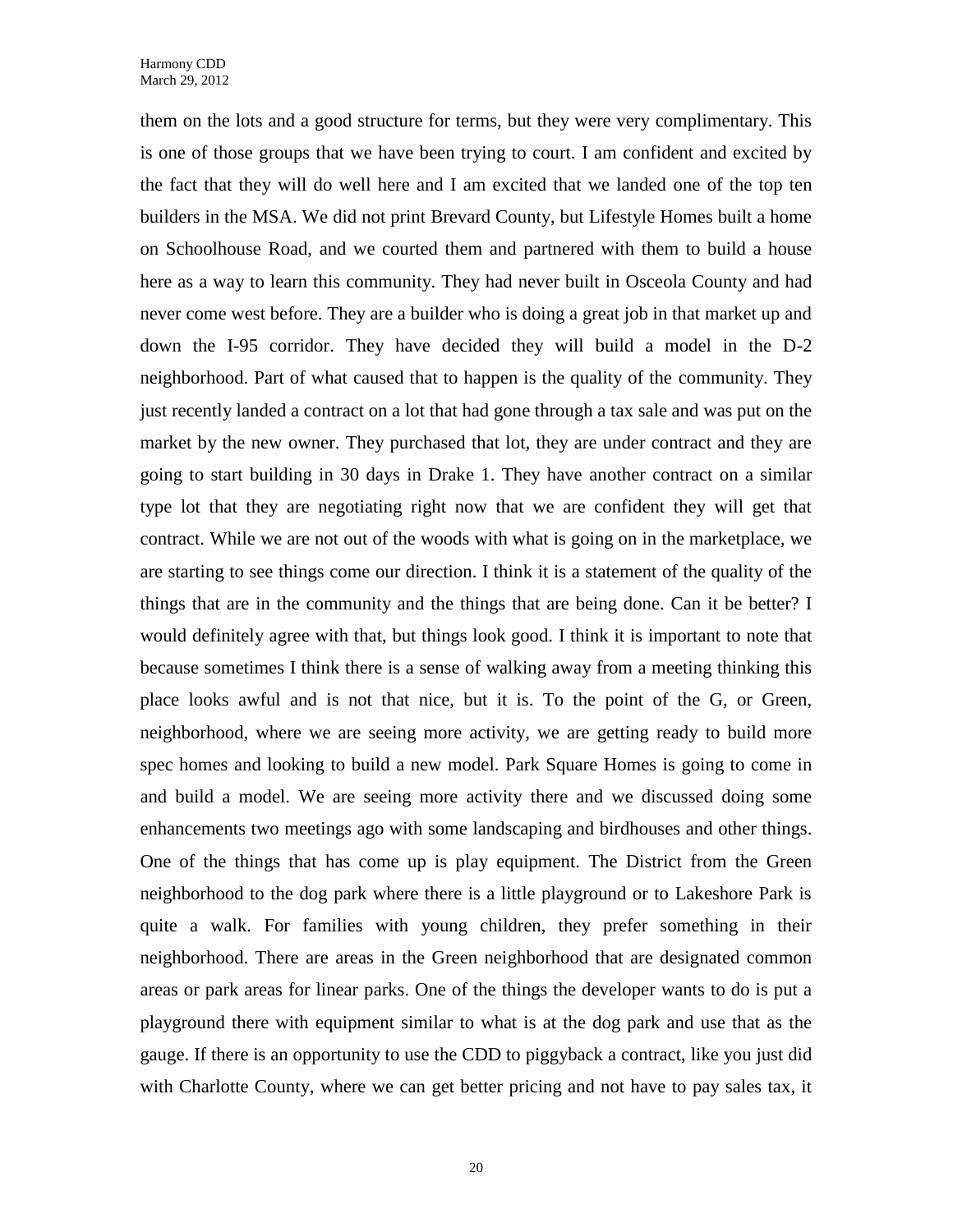will be on CDD property. We would then discuss the mechanism for how the developer would then pay the CDD for that equipment.

Mr. LeMenager asked are we allowed to receive gifts?

Mr. Tome stated on the developer's side, there will be other things in the future that we will want to continue.

Mr. LeMenager stated I am looking from a tax perspective. I think that is how you would get the good prices is doing it as a gift to the CDD.

Mr. Evans stated they could just reimburse the CDD. We would actually pay for it and enter into a contract for the acquisition of the improvements. I think Mr. Tome is referring to the parcel that was platted and is yet to be owned.

Mr. Tome stated yes, there is another park that is similar in size adjacent to that and is already improved with plenty of space.

Mr. LeMenager asked are you talking about the corner?

Mr. Tome stated no, there is a triangle park where the wooden structure just went up. It is a large area.

Mr. LeMenager stated clearly it is appreciated that the developer puts in nice features and amenities. I would simply say, however, that we are the ones who are going to pay for their long-term maintenance. Please do not install items that will rot.

Mr. Tome stated it is pressure-treated material.

Mr. LeMenager stated I appreciate that, but it is still wood.

Mr. Berube stated to be clear, the developer will use CDD-owned land and install a playground on it.

Mr. Walls stated the CDD is going to install the equipment.

Mr. Berube stated the equipment will be on CDD land.

Mr. Tome stated yes.

Mr. Berube stated the only long-term item we will have is replacement of said playground equipment in 15 or 20 years, should we decide to continue.

Mr. Tome stated the only other maintenance item will probably be the mulch because it needs to be the safety mulch. We are also exploring the possibility of coming up with something different for the surface, such as the mat surfaces that are available.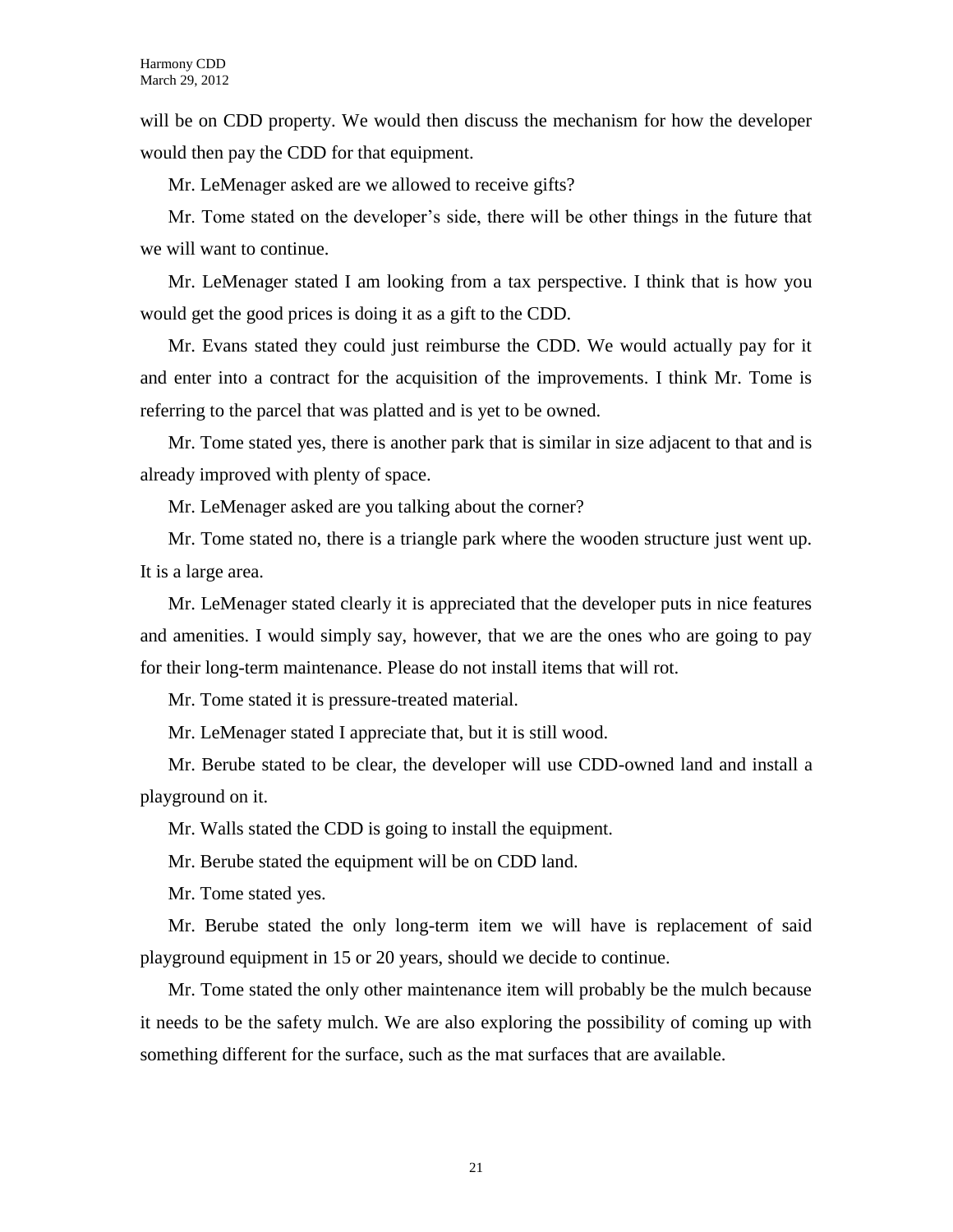Mr. LeMenager stated there is a playground at Lakeshore Park, but that means getting in the car for most people to get to that park. There is a playground at the dog park which covers the B and C-1 neighborhoods.

Ms. Kassel stated the dog park playground can also cover D-1 and D-2.

Mr. Berube stated it would be a stretch for residents in the D neighborhoods.

Mr. LeMenager stated residents in C-2 can go to Lakeshore Park.

Ms. Kassel stated that is correct, and for some people, it is much closer to go to the playground at the dog park.

Mr. LeMenager asked you want a similar playground for the G neighborhood?

Mr. Tome stated yes, similar to the playground at the dog park.

Mr. LeMenager asked it will be the same size and include something for younger kids?

Mr. Tome stated yes.

Mr. LeMenager stated that does not sound like a bad idea.

Ms. Kassel asked in that playground proposal, will it include a canopy?

Mr. Tome stated we discussed using shade trees. To Mr. LeMenager's point, which is a good one, we will make sure we play cypress trees because they grow quickly and shade it well.

Mr. LeMenager stated the community where my nephew lives in Tarpon Springs has wonderful playgrounds and granted the trees must be 50 years old, but that is all they need.

Ms. Kassel asked the cost of the trees and the installation will be borne by whom?

Mr. Berube stated the trees are nice in certain applications, but the big yellow canopies make a big statement to people who drive through. They say "look at me." At first you think they are bright and gaudy, but they really are not. They show a commitment to the playground.

Mr. Tome stated it is a sizable play area at Lakeshore Park and is much bigger than the area we are discussing.

Mr. Berube stated when you look at the canopy, it says this community is committed to their play structures and it stands out. You cannot miss that playground when you drive by.

Mr. Tome stated you are correct.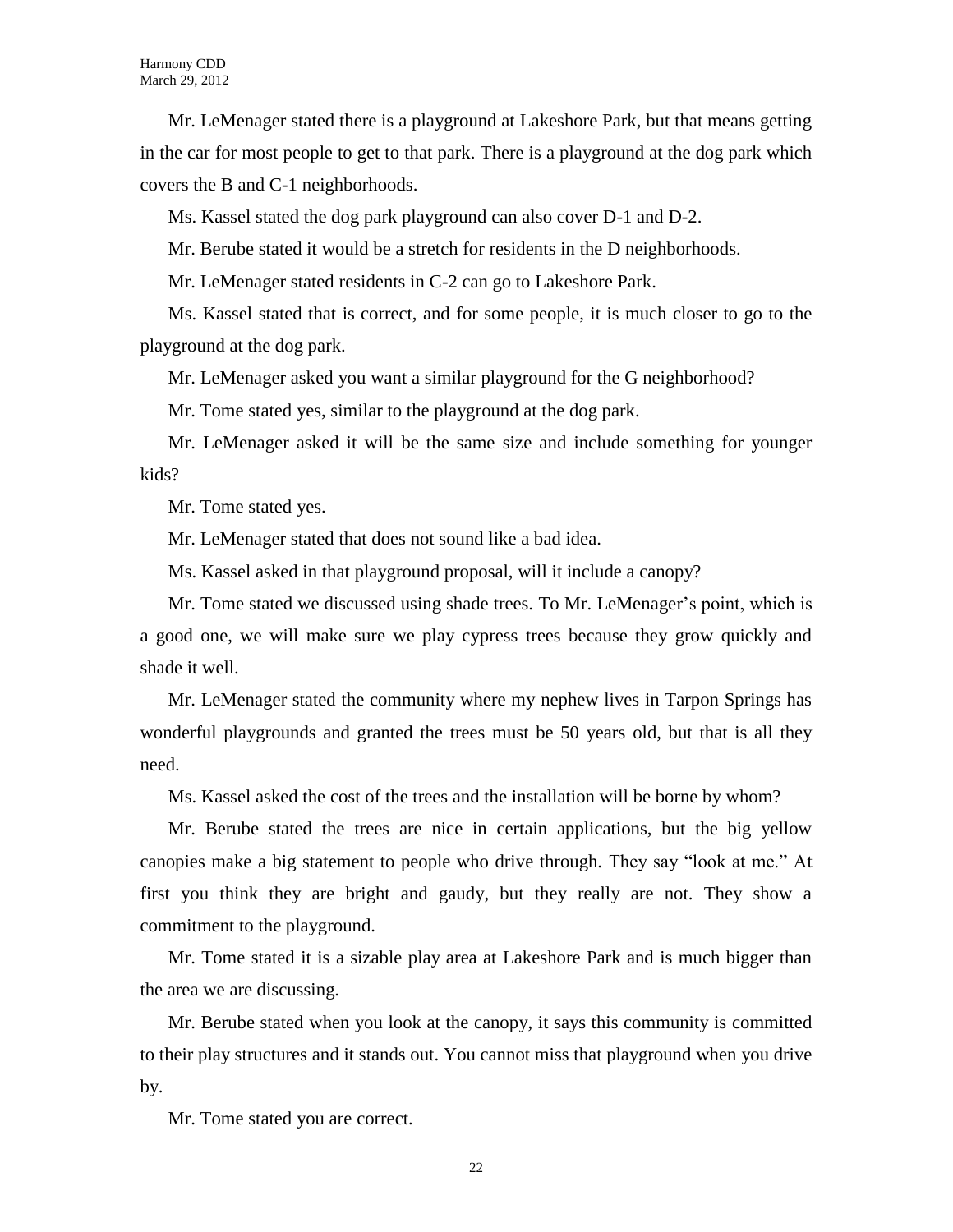Mr. Berube stated it is not a negative statement, either.

Mr. Tome stated I agree with you wholeheartedly.

Mr. Berube stated I like shade in any form, but the canopies look really nice.

Mr. Evans asked are you looking for authorization to commence with this work, or were you just briefing us and will come back with a proposal with what you would like to do at the next meeting? Did you want to do something prior to the next meeting?

Mr. Tome stated we would like to have permission to get onto a bid with the State or another municipality so that we can get the best pricing we can, with the understanding that it will go in the triangle park in the G neighborhood, essentially the center of the G neighborhood. It will be similar in design with the same intent as what you see currently at the dog park playground.

Mr. LeMenager asked is that the park area where you will have houses around the park?

Mr. Tome stated that is correct. We are getting ready to start building. Two lots have already sold there.

Mr. LeMenager stated those are seriously good lots. That is going to be adorable.

Mr. Evans stated at the next meeting, the Board will vote to approve the proposals that you present since the Board has to authorize that acquisition. The Board will vote to approve the acquisition of whatever the component parts are for the scope of work. Then in turn, on the basis that the developer will reimburse the CDD for the cost, but it will be the CDD that will enter into those purchase agreements.

Mr. Berube stated we will have some minor costs for mulch or some other little things. Will that be included as part of the overall proposal next month?

Mr. Tome stated yes.

Mr. Berube asked will this area be fenced or will you leave it open?

Mr. Tome stated it will not be fenced. The backside can be blocked along the street and it will be open in the other direction.

Mr. Berube stated if you have looked at the fence at the dog park, it is constantly being damaged from kids climbing over it. The fence was a good idea in the beginning but it turned out not to be such a good idea.

Mr. LeMenager stated Mr. Berube made a brief comment about it, but I want to reemphasize that probably the best piece of equipment we have ever installed is the swing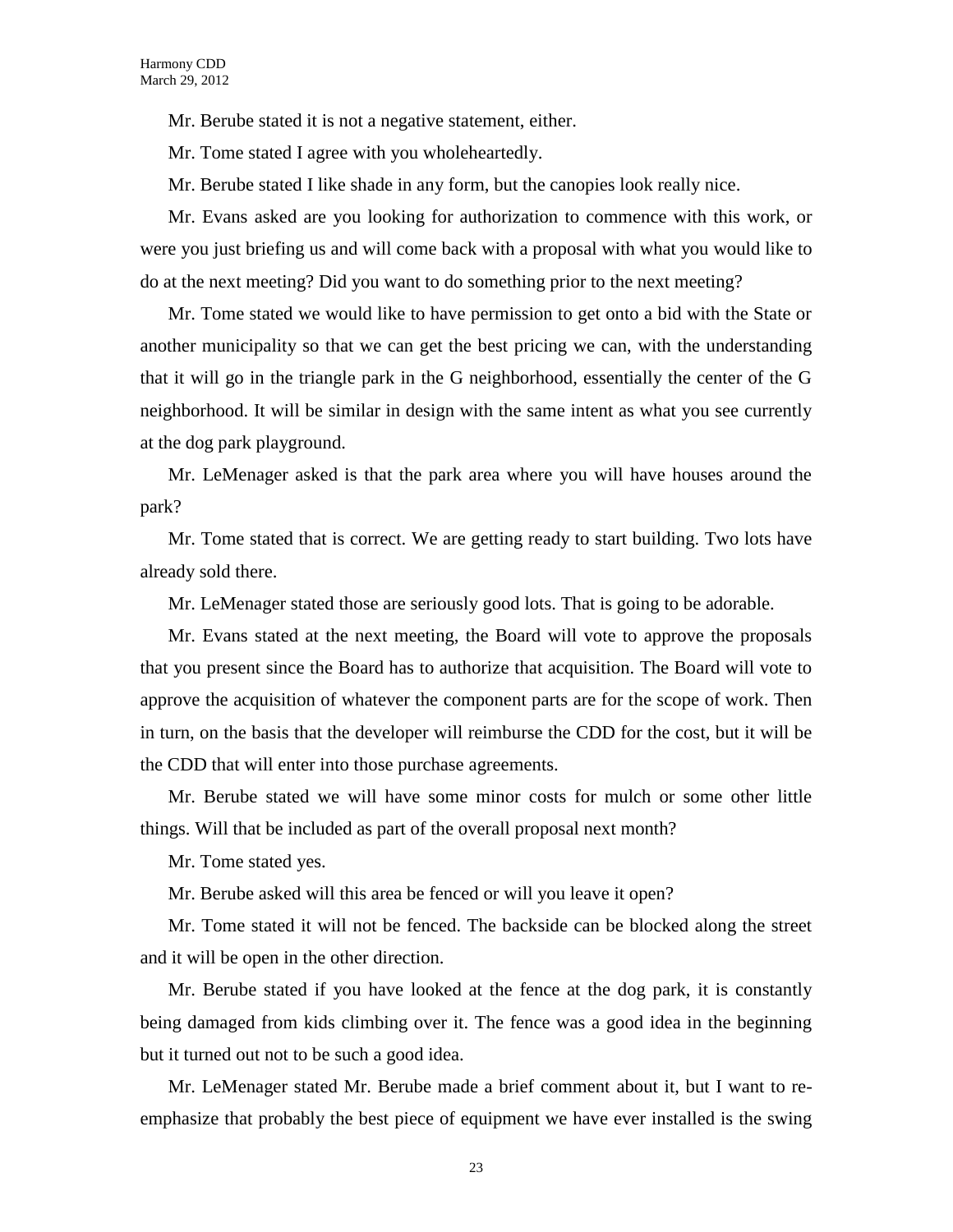set. If you can figure out a way to get even a two-seat swing set in the park, I think that would be very popular.

Mr. Berube stated it is always in use. Kids were lined up waiting to use the swings.

Mr. LeMenager stated I think that idea originally came from Ms. Nancy Snyder.

### **ii. Consideration of the Harmony Community School Recreation Facility Use Application**

Mr. Moyer stated the Board has entertained this use application in the past. The reason I included it in this agenda is so the Board can discuss if you wanted to continue with that type of a program. In an abundance of caution, I included it in the agenda for your consideration.

Mr. LeMenager stated it is absolutely the kind of thing we want to continue, no question. Can we waive their damage deposit? I think we did that for the sheriff's department request.

Mr. Moyer stated yes.

Mr. LeMenager stated I do not think we need to ask the School Board for a security deposit.

Mr. Qualls asked has the Board approved this same use application previously?

Mr. LeMenager stated yes. It is swimming lessons for kindergarteners to teach them how to swim.

Mr. Qualls stated we also entered into an interlocal agreement with the School Board.

Mr. LeMenager stated that is correct. I am sure we want to do this again.

On MOTION by Mr. LeMenager, seconded by Mr. Berube, with all in favor, unanimous approval was given to the Harmony Community School use application for swimming lessons at the Swim Club for kindergarten students, as discussed.

# **SIXTH ORDER OF BUSINESS District Manager's Report**

**A. Financial Statements**

Mr. Moyer reviewed the financial statements, which are included in the agenda package and available for public review in the District Office during normal business hours.

Mr. Moyer stated we are 56% collected on our non-ad valorem assessments that are collected by the tax collector. A year ago at this time, we were 57% collected, so we are pretty much where we anticipate we would be. I anticipate within the next several days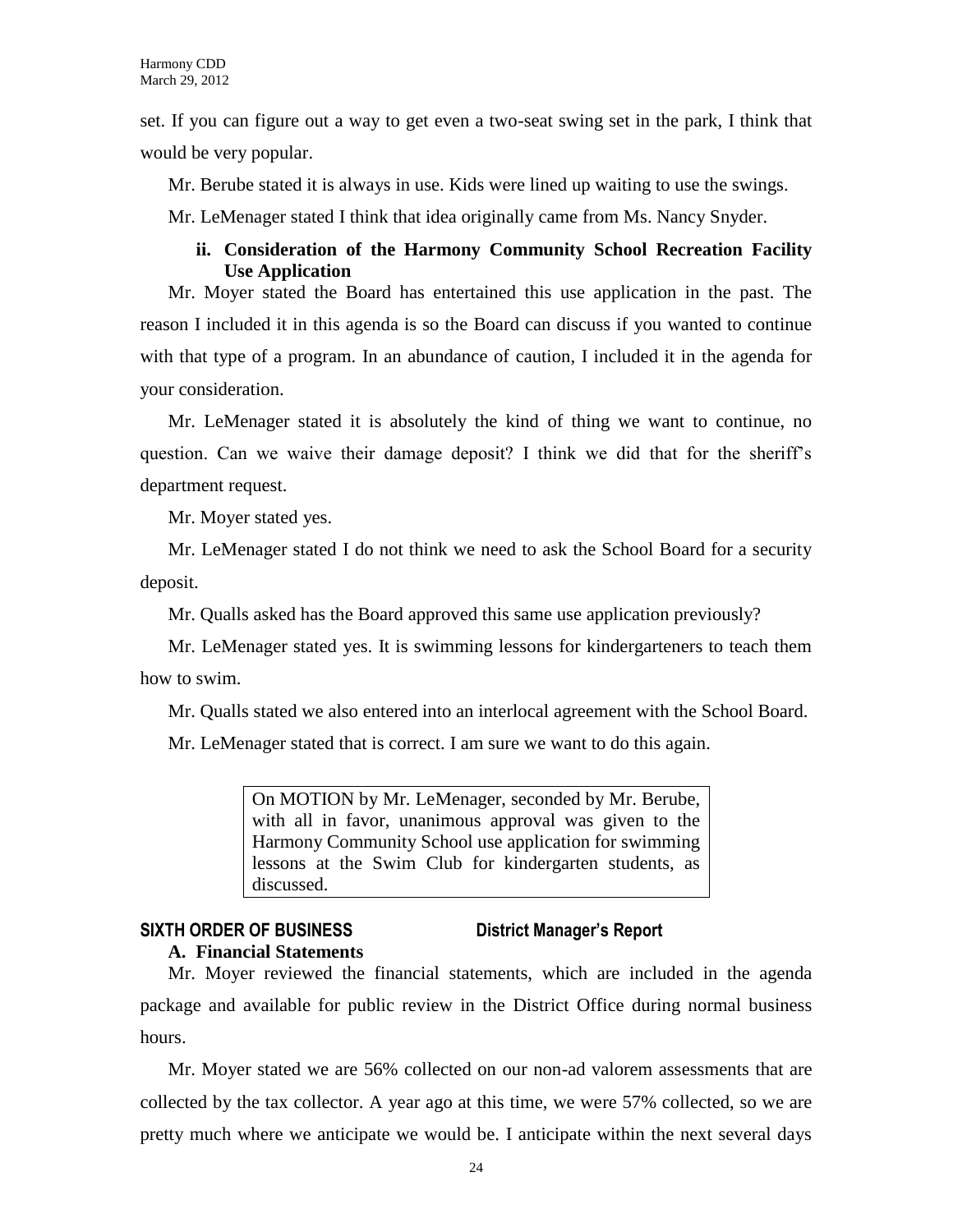that we will have received the vast majority, if not all of that, since there is really one entity that pays the majority of our assessments and we collect it at the end of March.

Mr. Evans stated we discussed doing a projected cash flow statement. When you look at the statement of revenue and expenditures, we are looking at operations and maintenance, but we are seeing there are substantial variances that are predicated on there being an equal monthly allocation to these expenditures. Some of these expenditures do not apply in that certain way. We may allocate \$50,000 for a major project but then we do it in one or two months, but the financials automatically show that we are way over budget and it skews the report. When we look at this, it is a little misleading.

Mr. Moyer stated that is why we include the notes to the financial statements to explain why we are over the prorated amounts, exactly for that purpose. Every time we know we are going over budget, we could do a budget amendment, but we usually wait to do those budget amendments until later in the fiscal year when we know with certainty where we are going to be at the end of the fiscal year. It is the Board's call on how you want to have these financials does. I like the way it is done because it does highlight that we are doing major projects and had major expenditures so that we do not forget that we have undertaken those major capital improvements, or for whatever reason there are overages. We can prepare this any way the Board would like.

Mr. Berube stated the only thing that is wrong then, when you do the narrative, the parentheses are not around the unfavorable balances. They leave that out in the narrative. If the variance is unfavorable, they usually put it in parentheses. The narrative does not show anything being negative or unfavorable.

Mr. Evans stated if you look at pools, we budgeted \$70,000. Year to date, we have spent \$41,000 but yet it shows an unfavorable balance of \$12,000 because it is equally allocated on a monthly basis, when in fact, it is a little misleading to where we stand with the adopted budget.

Mr. Walls stated I look at the budget numbers compared to actuals. When I look at the actuals, I can see that the fund balance is increasing and is not a negative. I can see there are negative variances in the budget, so then I can check it out further. It has its positives and negatives in how it is presented, but it would take a lot of work to go through each line and provide it on a cash flow basis.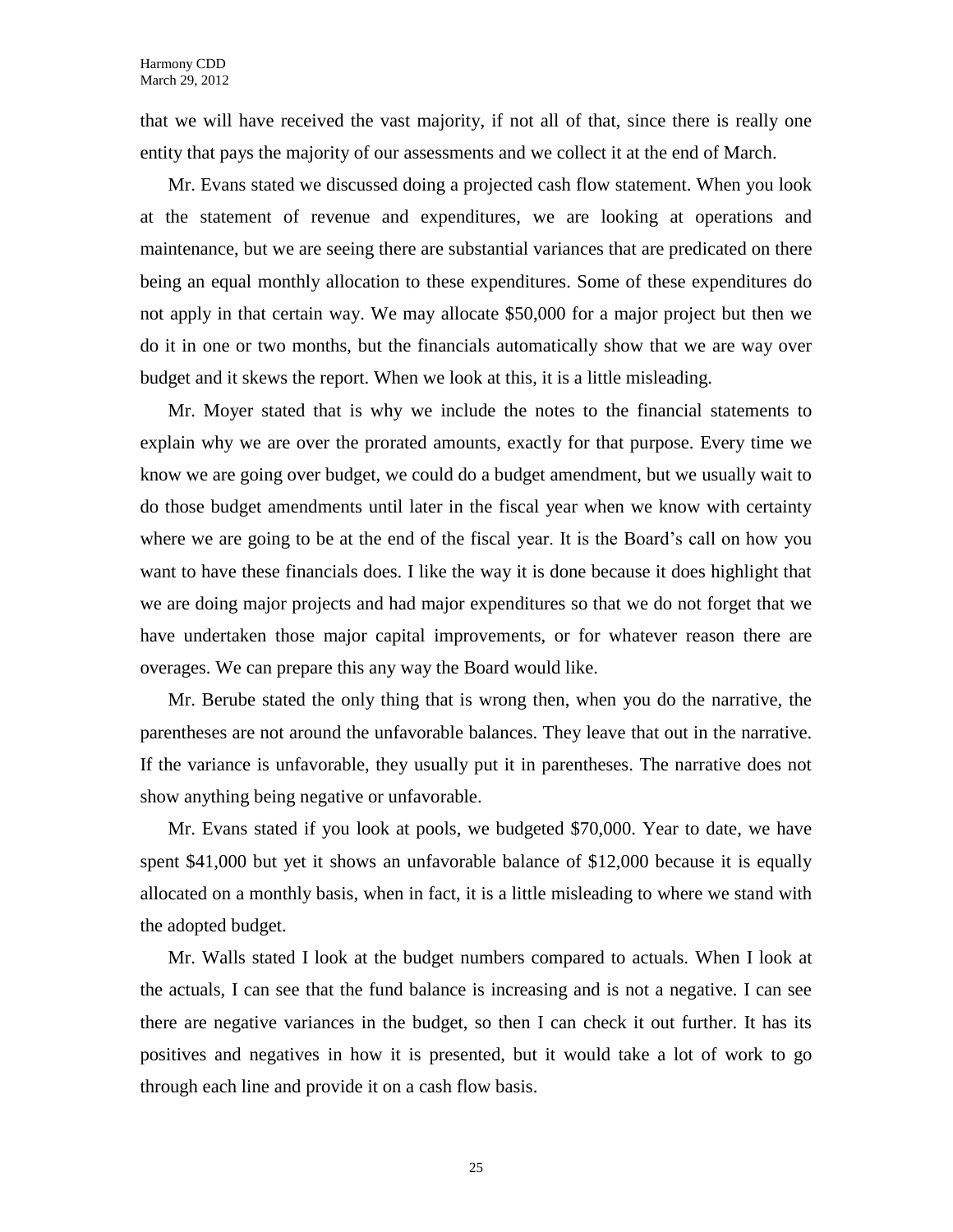Mr. Evans stated most of these are monthly expenditures, such as electricity, street lights, utilities, and we have allocated a certain dollar amount on a monthly basis.

Mr. Berube stated the ones I get concerned about are where the year-to-date actual is over the annual adopted budget, and there are a couple of those.

Ms. Kassel stated it would be helpful to put parentheses around unfavorable variances in the notes. Right now, the notes indicate it is unfavorable, but there are no parentheses around any dollar amounts.

Mr. Moyer stated what they need to do is remove "favorable" and "unfavorable" because it makes no sense in that context.

Mr. Berube stated that is correct.

Mr. Moyer stated if it is 237% over budget, then it is 237% over budget. I will take care of that for next month.

Mr. Berube stated in recent months we have picked on Severn Trent a lot, and I want to make a few comments along those lines. I understand there is a difference between Moyer Management Group and Severn Trent. Most of my venom is aimed at Severn Trent. I think the people in Mr. Moyer's office do a good job: Ms. Rosemary Tschinkel, Ms. Brenda Burgess, and Mr. Moyer. With the Severn Trent staff, there are a lot of things that keep adding up and adding up. We discussed the huge 2006 assessment issue and worked it all out and made an agreement for a deal. Now we have \$6,000 in legal bills dealing with that issue this month, and the issue is not completely wrapped up yet. We received a settlement from Severn Trent for \$13,000 because they admitted they made a mistake. Most of that settlement will be eaten up in legal fees. I know Severn Trent is aware they created the problem, but by the time the legal fees are all paid, we did not receive anything from the \$13,000 settlement. Along with other things that irk me about Severn Trent, last month, the checks for Supervisors did not get processed. Three weeks after the meeting, I contacted Ms. Burgess to check on the status. I guess they just forgot. These are the wrong checks to forget the process. Then there are the OUC bills. Severn Trent struggled getting the tax-exempt situation straightened out with OUC. They went back and forth for months, they came to an impasse, Mr. Moyer took it back and gave it to Ms. Burgess and within three days, she had that worked out and got us a \$500 credit from OUC. The employee hiring situation takes too long because they have all their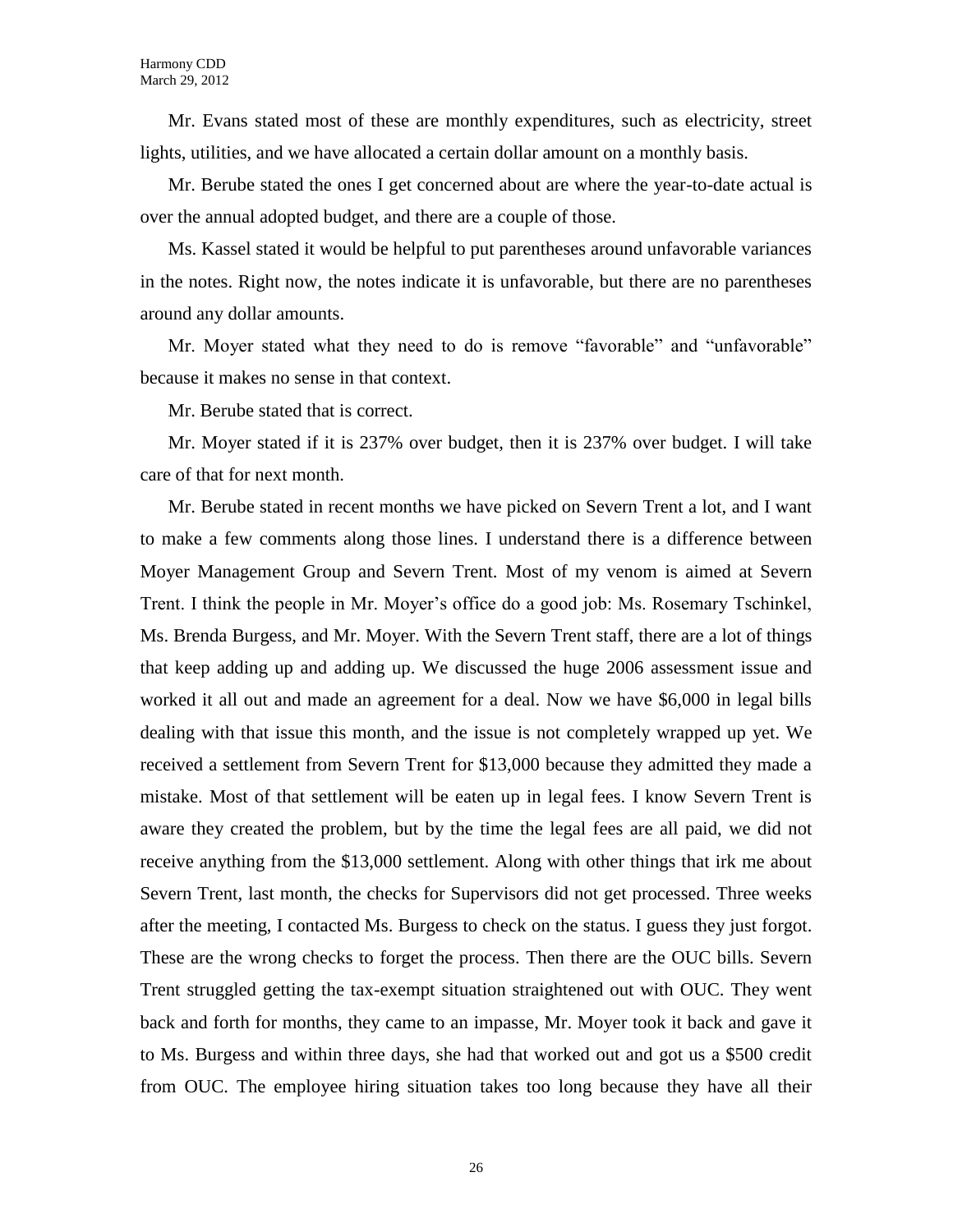processes to go through. Mr. Haskett ended up hiring the staff and we do most of that work locally.

Mr. Moyer stated on hiring, that is the way it has to work.

Mr. Berube stated I understand.

Mr. Moyer stated I do not like to nuance things. We are hiring people specifically for Harmony that goes through Mr. Haskett's interview process. Severn Trent is responsible for all of the personnel exposure that goes along with having employees. I do not know how to do it any differently and get to the same point. Mr. Haskett is the person we look to hire the staff, and they need to be the right fit for the Harmony group. Severn Trent posts it on their international website that there is a position open in Harmony, and we do not want to go through all that. These are specifically targeted employees. Frankly for Severn Trent to step up and hire them and fit that into their system is really doing a customer service for us. It just does not fit into their business doing it this way.

Mr. Berube stated I understand it is a big deal and there are personnel matters, and so forth. The whole process of getting that done goes around and around in a circle for three months, and we have gone through this process a couple times. It is the same thing where it ultimately lands on Mr. Haskett's desk and he gets it done. It is very frustrating. You made a comment last month about a situation with a complaint against an employee. I was under the impression that our employees worked at the behest of this Board. It seemed to me that Severn Trent was an intermediate agent just to pass through the salaries and benefits. As clearly explained last month, this Board does not have a lot of control over the employees that we hire and pay for. They clearly do not work at our behest; they work at the behest of someone at Severn Trent. I am not sure we all realized that before. I think we knew it was happening, but that bothers me a little.

Mr. Moyer stated you get great protection from that system.

Mr. Berube stated I know.

Mr. LeMenager stated as far as I know, there is only one person who works for this Board, and that is Mr. Moyer. He is our only employee.

Mr. Berube stated but we are providing the basics for the job. With Severn Trent, not Moyer Management Group, these are things that I have been thinking about over a period of time that are little things but they keep adding up. They become frustrating over a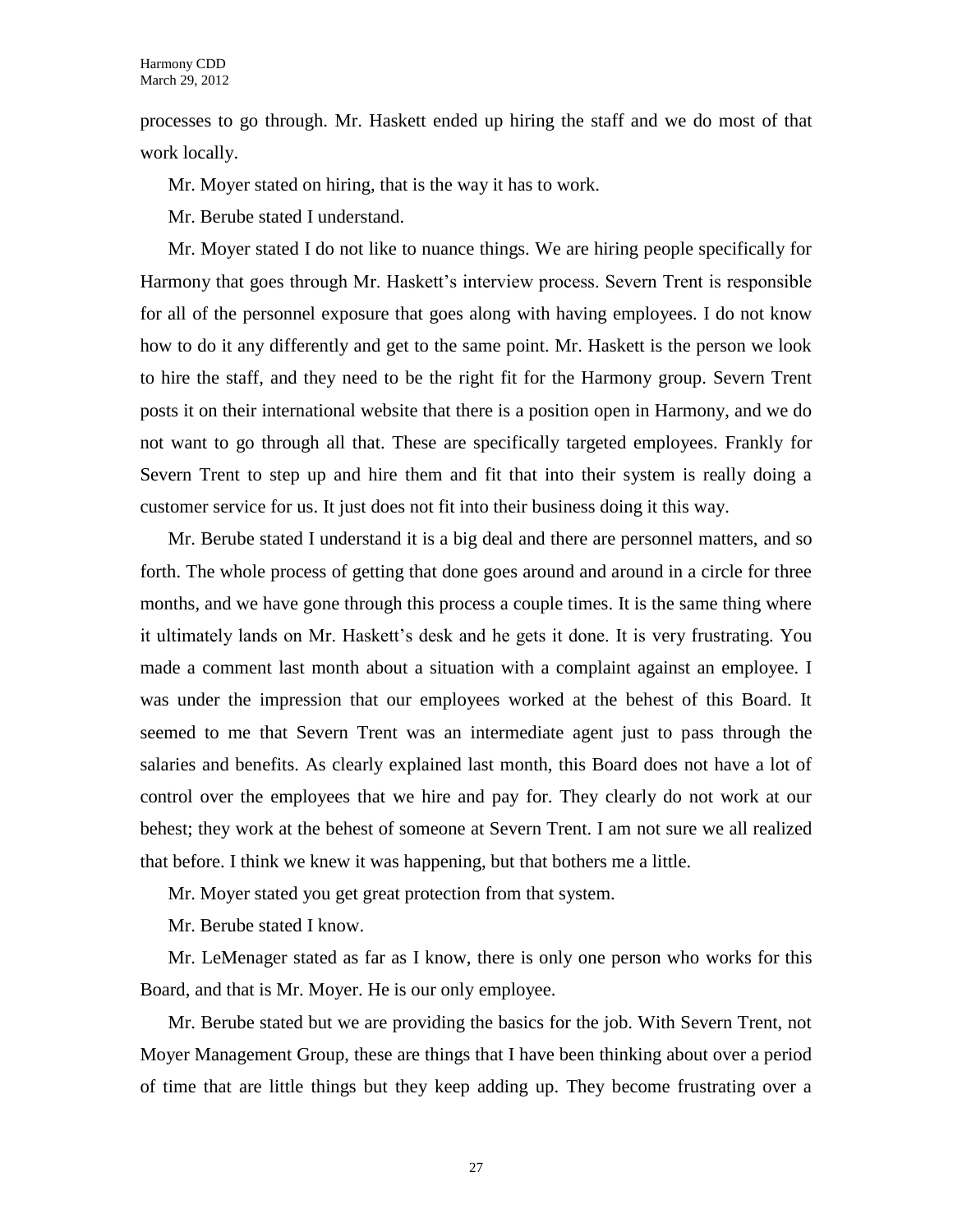period of time. My comments are complimentary to Mr. Moyer's staff. What do you think about getting Severn Trent to pay some of the legal bills for the assessment issue?

Mr. Moyer stated I will ask them.

Mr. Berube stated we have to do what we have to do.

Mr. Moyer stated I agree.

Mr. Berube stated it has gotten to be fairly expensive. I think we agreed to the settlement without thinking about the legal fees. I think it is a reasonable request.

Ms. Kassel stated I totaled the February and two March invoices, for a total of \$11,202.75 so far in legal fees. I do not know if we had any billing in January because I did not look back that far, but that is the total for February and March so far.

Mr. Moyer stated I will ask Mr. Qualls to go back and look at all those records and put a summary of legal fees that were incurred by the Board in regard to that issue. I think it has been a good learning experience.

#### **B. Invoice Approval #143 and Check Run Summary**

Mr. Moyer reviewed the invoices and check summary, which are included in the agenda package and available for public review in the District Office during normal business hours, and requested approval.

Mr. Walls stated in last month's minutes, we discussed the Robert's Pool invoice for when the pool was out of service. I did not see where we received any type of credit. I want to be sure we follow up on that.

Mr. Haskett stated I followed up on it, and I had already put through that month's invoice, so it will be reflected in the next invoice where they will discount for those weeks.

Mr. Walls stated Mr. Berube mentioned the Luke Brothers invoices for sod, and we know what area that was for. But there was also an invoice for pine trees.

Mr. Haskett stated those were pine trees that were installed at Clay Brick in Ashley Park.

Mr. Berube stated that whole area along the easement up to U.S. 192 looks like the Buttonbush Loop area and is a little sloppy.

Mr. Haskett stated it needs some attention.

Mr. Berube stated there was an invoice from Advanced Telecom Services for \$800 for networking, DVRs and wireless services.

Ms. Kassel stated I thought we already approved it.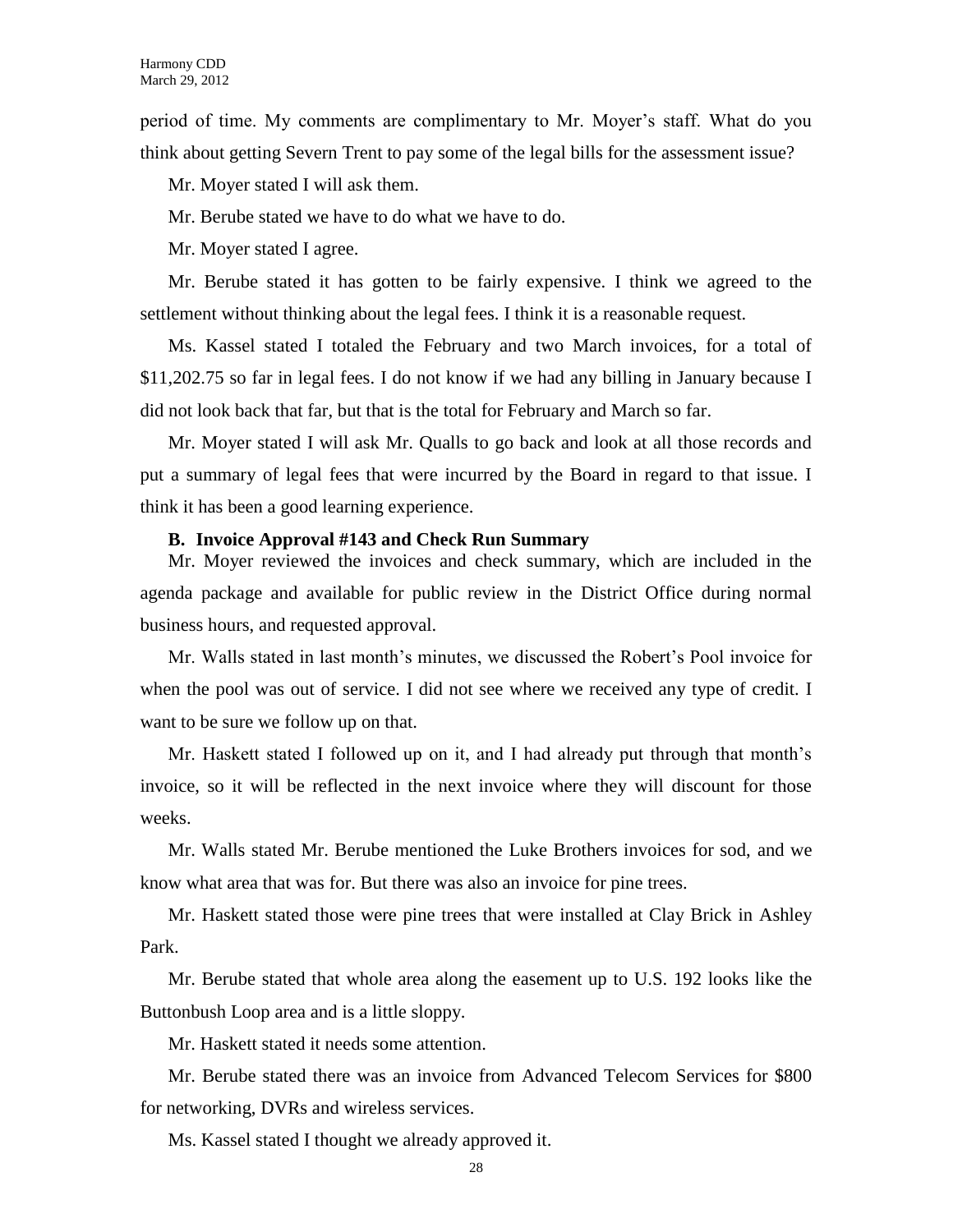Mr. Berube stated I am not sure. Do we now have cable television access to the cameras at the pools? Is that what this networking is for?

Mr. Haskett stated that was networking the security system in with the cameras all together. That was something beyond my scope of ability, so I hired out that work.

Mr. Berube stated that is fine; I just want to know what we did. Does that provide a website address if someone wants to see what is on the cameras? Do we have a website address?

Mr. Haskett stated yes. The question was asked if we can do just one or two cameras, and no, we cannot do that. There is not the technology to be able to do that. You can do all of them or none of them. My concern in allowing someone to view all the cameras is they will know exactly what we can see and find the areas to lurk in the shadows.

Mr. Walls stated they can also tell what areas are covered at what time.

Mr. Berube asked do you have the ability to look at the cameras?

Mr. Haskett stated yes. If someone calls me with an issue, I can look right on my iPhone and see the pools and the people who are there. I can look at it at night to see if people are in the pool at night, and then I can make some calls at that point.

Mr. Berube asked the wireless routers that were installed, was that in the pool areas?

Mr. Haskett stated yes.

Mr. Berube asked are they secure?

Mr. Haskett stated yes.

Mr. Berube asked could we give people the ability to have wireless access at the pool?

Mr. Haskett stated yes.

Mr. Berube stated I think that is a good idea because a lot of phones want to go on 3G or 4G if they are not on a regular network. It will not be a cost to us, so if we can let people know it is available at the pool.

Mr. Haskett stated I will see if we can do it without having to enter a password. If not, we will set up a separate password.

Mr. Berube stated I want to compliment Mr. Haskett on the BrightHouse networks issue. Our bills decreased 60% per month on two of them. I know that was a big challenge.

Mr. Haskett stated it always is with utility companies.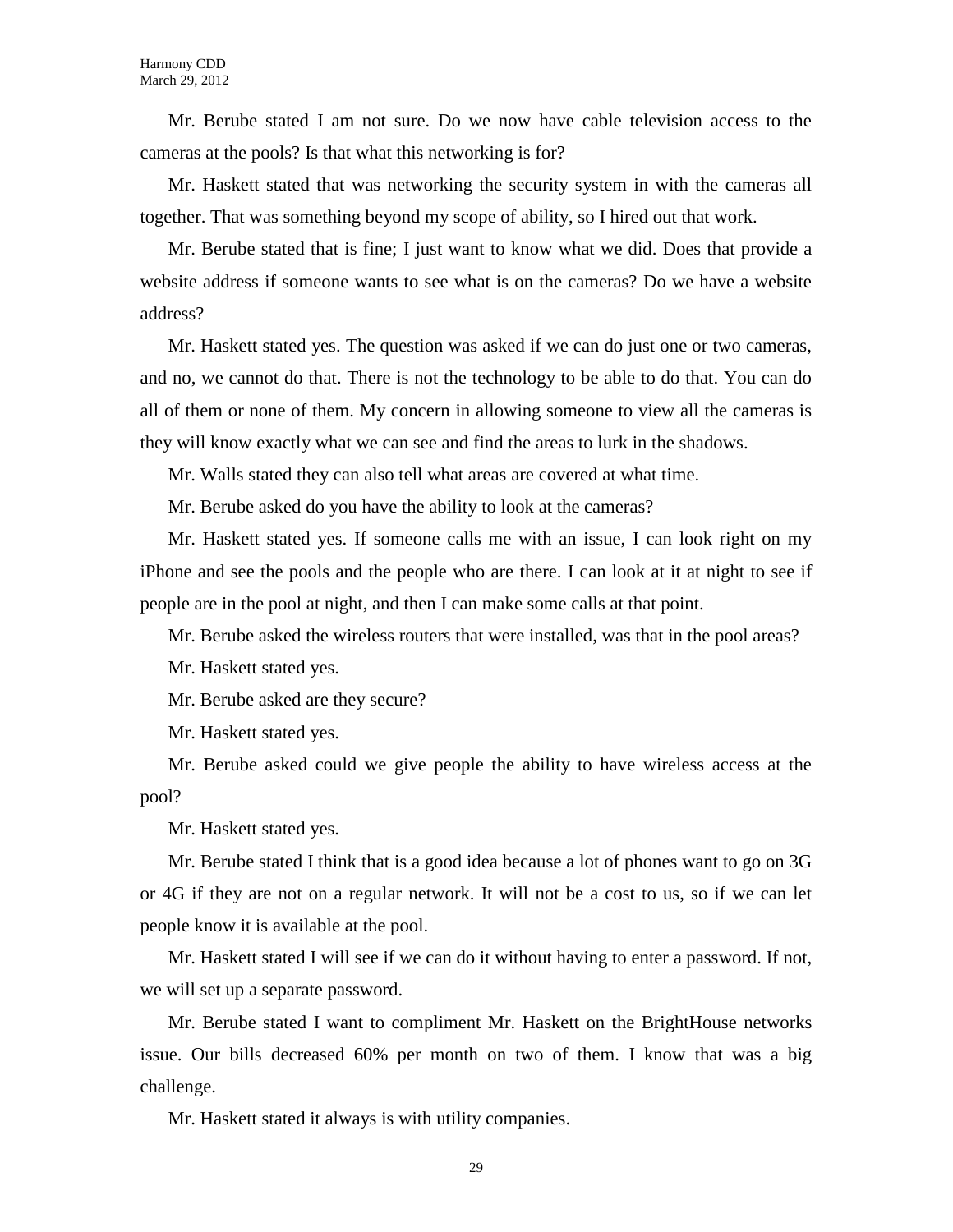Mr. Berube asked does everything work well?

Mr. Haskett stated yes.

Mr. Berube stated they still do not have it right, though. One invoice has up to one static IP address for \$10 and another one gives up to five static IP addresses for \$5. It does not make sense.

Mr. Haskett stated I will check into it.

Mr. Berube stated it is not a big deal.

Mr. Haskett stated it is, though. It does not make sense.

Mr. Berube stated Mr. Golgowski indicated to me in an email that the Century Link landline phones were shut off.

Mr. Haskett stated there is an invoice in this list that I brought to Mr. Moyer's attention this morning, for \$300 for Luke Brothers that needs to be removed. It is actually an invoice for the development company.

Mr. Moyer stated it is page 113 in the invoices. We will delete that from the approval.

Mr. Berube stated in Severn Trent's invoice, there is still overtime for all three employees. I am not necessarily complaining about overtime for employees if it is needed, but it is also creating an overage on the budget, as noted in the narrative. We walk a fine line, but I would think with three employees, we could certainly manage the overtime. Mr. Haskett may have already addressed it, but I am not terribly sure we need all this overtime.

Mr. Haskett stated I totally agree. What is occurring with overtime is when vacations are taken, someone has to cover, and that has been what is happening. That should back off now, since the staff had to take their vacation days or lose them. They can roll over only 40 hours of vacation as of March 31. Two are on vacation right now so they do not lose the hours.

Mr. Berube stated that was one of the gripes that I heard from the employees was this apparently was sprung on them at the last minute and suddenly we need to have guys out on vacation right now, take it or lose it. That would not make me very happy not knowing it was coming, and I do not think it made them very happy.

Mr. Moyer stated I am sure it was in their personnel manual.

Mr. Haskett stated that is the first thing I said to them.

Mr. Berube stated you may be right, but you know how people can be.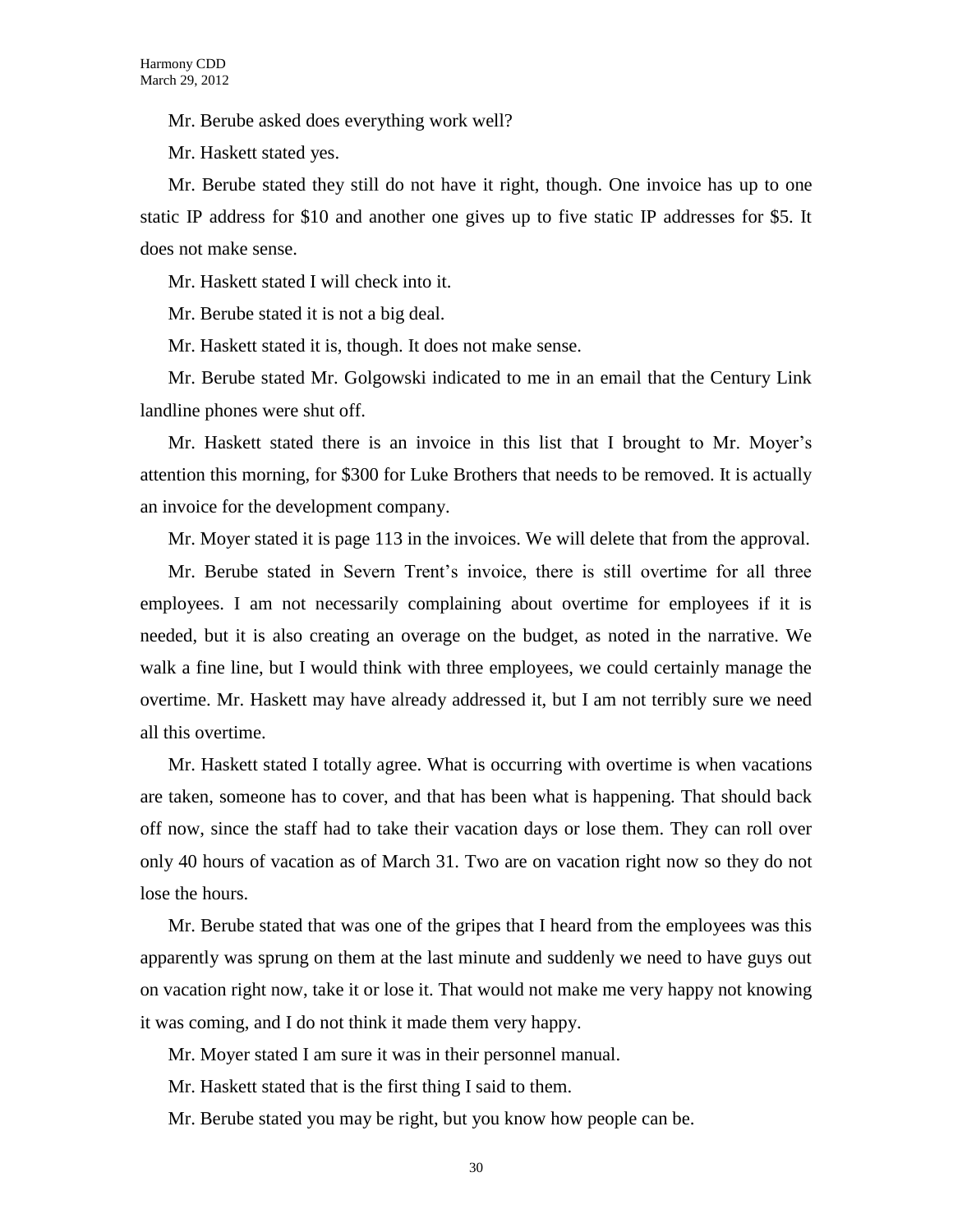Mr. LeMenager stated remind me again why we have so many electric meters.

Mr. Berube stated everywhere there is an irrigation zone, there needs to be an electric meter. Every place there is a light, there is an electric meter. There is a meter for everything, and many do not get used, but we still pay a meter fee every month.

Mr. LeMenager stated that was sort of my question. The invoice from Fulsome Services is dated July 2011. What was the delay and what was the service provided? It was not very clear.

Mr. Haskett stated it was for lightning that hit the light at the flag pole and needed to be repaired.

Mr. LeMenager asked why did it take so long for us to receive the invoice?

Mr. Haskett stated because they were doing their books in January.

Mr. LeMenager asked did they notice they never billed us for that work?

Mr. Haskett stated yes.

Mr. Berube asked is there a system that someone can verify this? That is a long time ago for Mr. Haskett to remember. Is there some way to go back and check that we did not already pay that?

Mr. Haskett stated yes, I check before I ever forward them to Severn Trent. I do not like seeing them come this late, either, because they can be a problem. I am doing everything I can with spreadsheets to avoid this from happening in the future.

Mr. LeMenager stated the lower water bill was very nice to see.

Mr. Haskett stated you can thank our irrigation technician for that.

Mr. LeMenager stated our irrigation technician may pay for himself very quickly with water bills like this.

Mr. Walls asked did we also get a rate decrease?

Mr. Berube stated yes.

Mr. LeMenager stated we obviously pay US Bank a lot of money. This invoice is \$4,700. Are these competitive rates that we are paying for them to manage our money?

Mr. Moyer stated yes, and keep in mind that is an annual invoice.

Mr. LeMenager stated essentially it is \$400 per month for this bank account.

Mr. Berube asked is that the one that has a 4% additional cost included?

Ms. Kassel stated yes.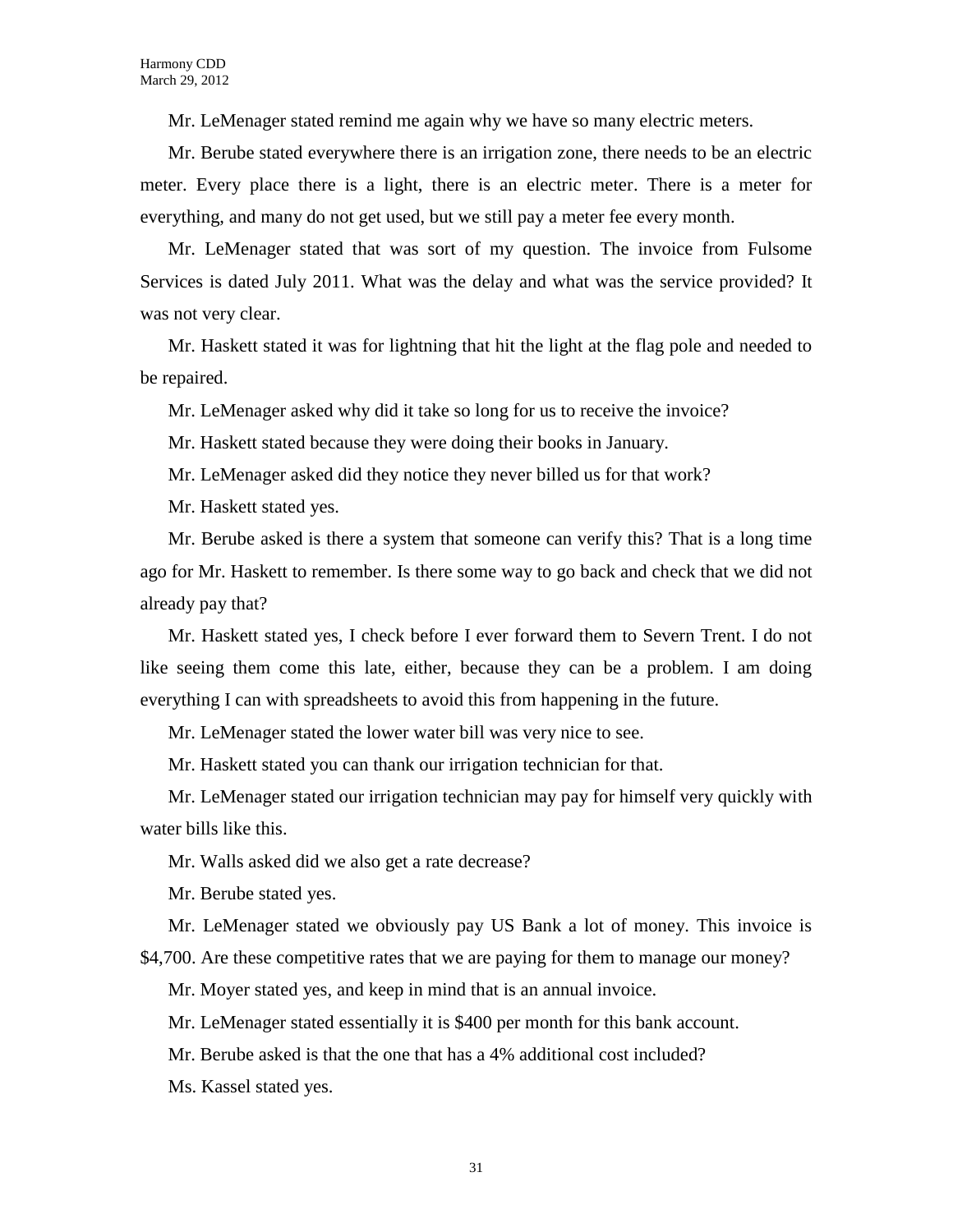Mr. Moyer stated what irritates me about trustees, and they are all doing it, is if you look at the yield on our investments, it is ridiculous. There is nothing we can do about it.

> On MOTION by Mr. Berube, seconded by Mr. LeMenager, with all in favor, unanimous approval was given to the invoices, deleting the \$300 Luke Brothers invoice on page 113, as discussed.

#### **C. Public Comments/Communication Log**

Mr. Moyer reviewed the complaint log as contained in the agenda package and available for public review in the District Office during normal business hours.

#### **D. Website Statistics**

Mr. Moyer reviewed the website statistics as contained in the agenda package and available for public review in the District Office during normal business hours.

Mr. Berube stated a surprising number of people go to the website.

#### **SEVENTH ORDER OF BUSINESS Staff Reports**

#### **A. Attorney**

Mr. Qualls stated the contract with Insight Irrigation is complete and that work will start on April 3, 2012. I want to make a comment but not belabor the issue of this Yahoo exchange. I do not know exactly what that is but it was in the minutes. Mr. LeMenager mentioned there was a discussion on the news group.

Mr. Berube stated it is the community news group.

Mr. Qualls stated I just want to remind everyone that electronic communication like that, if two or more Supervisors were to be communicating back and forth outside of a meeting, that would be a Sunshine violation or could be construed to be a Sunshine violation. Just keep that in mind. The way to handle that is for only one Supervisor to monitor those and make comments but not more than one.

Mr. LeMenager stated the most recent communication that happened was Ms. Kassel asking for a propane provider, and I recommended one to her. A lot of the communication is that kind of stuff, and it is not a Sunshine violation.

Mr. Qualls stated it is absolutely great and important for you to communicate with your constituents, which is acceptable and necessary. I just want to make sure you remember not to comment on District-related issues.

Mr. LeMenager stated we should never reply to any posts another Supervisor makes.

Mr. Qualls stated that is correct.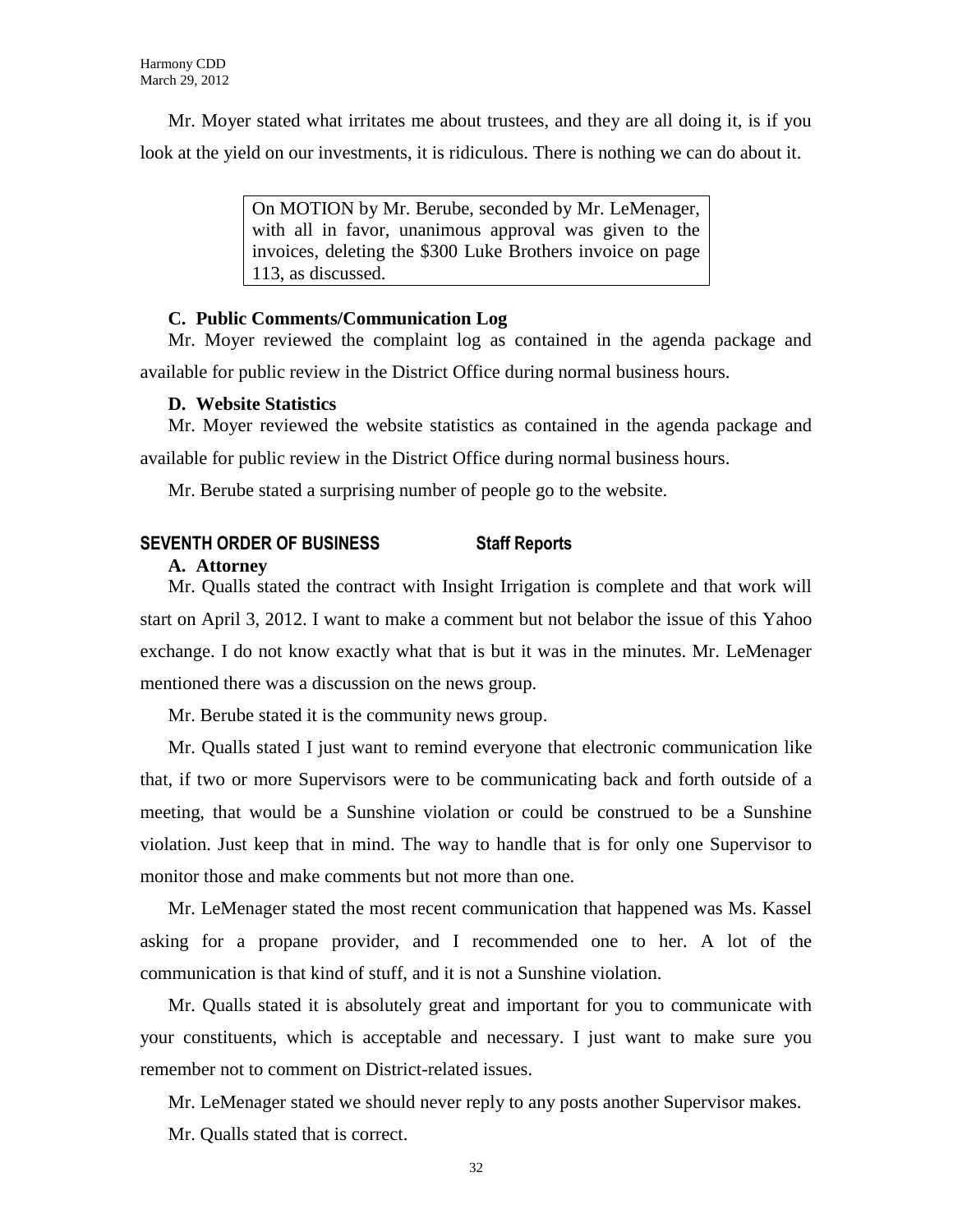Mr. Berube stated I have a comment about the legal invoices, which are going to be over budget.

Mr. Evans stated keep in mind that he only responds to our requests. If we call Mr. Qualls and request a legal opinion on something or information, he is only responding to our request. You have to balance that. We set the budget based on what we thought we were going to deal with, and he merely responds.

Mr. Qualls stated thank you for the communication. We need that communication. If you remove the dollars for the assessment matter, we are not even close to being over budget. Beyond that, we do not set the budget but we will work with you as best we can, as we have done in the past. Just to remind you, litigation is expensive, and we provide preventive maintenance.

Mr. Berube stated my concern is, we do a lot of things like proposals and quotes and authorize people to do things. I think it is pretty cut and dry, and I have seen a shift toward everything needing to have legal approval, which generates bills. I do not know what the Insight Irrigation matter will cost, but that was a \$6,000 package that was pretty well detailed. I know you had some input in getting it modified and getting it executed. It seems that virtually everything we do has a legal component. Mr. LeMenager commented last month about the RFP for landscaping and joked that it might cost \$50,000 in legal bills. That was an exaggeration, but I am sure we will spend \$4,000 or \$5,000 or \$10,000 on that. I am not necessarily complaining about the attorney's involvement, but you are expensive to have here and everything you do generates money. Mr. Ken vanAssenderp has input on a lot of issues, as well as the work done by paralegals. I know you are aware what your bill is every month, and so are we. I understand you are selling preventive maintenance, but I am not sure how much preventive maintenance we need.

Mr. Qualls stated I understand. We would have to agree to disagree. I think the more you do up front, the more you will save. Just look at my hourly rate and compare that to other attorneys. I have kept the same rate since I was an associate fresh out of law school, and I have lowered it after comments from Mr. LeMenager when I was fresh out of law school. In any event, I understand your concerns, and I hear you. If there are any line items that you have a problem with, call me and we will do our best to work with you. For me, you are a very important client and I want to keep you happy.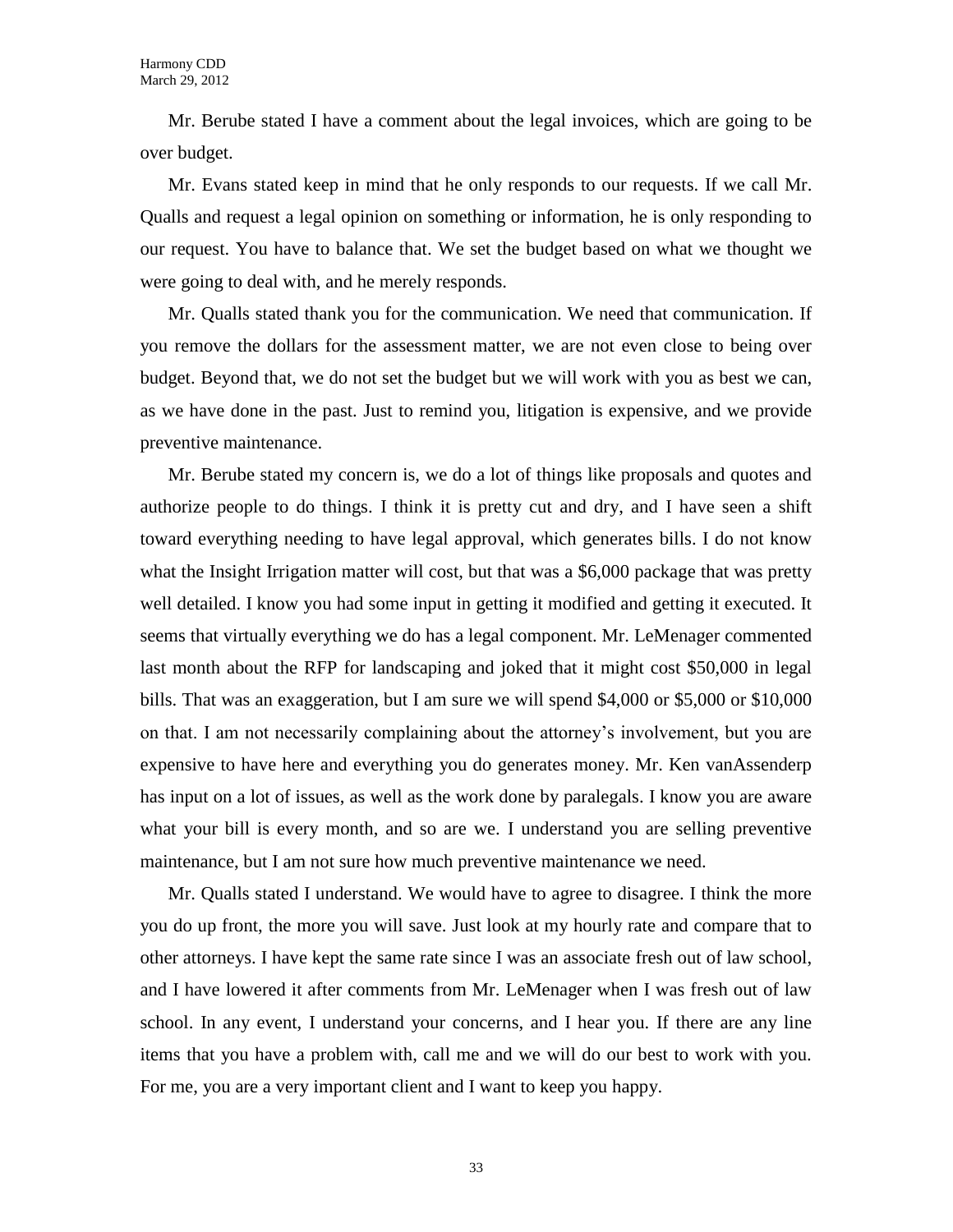Mr. Berube stated there are no complaints with the services, and it is not particular line items this month. It is the aggregate picture of what happens here. I think we are pretty detailed in how we move forward, and I am not sure how much legal oversight is required.

Mr. Evans stated when everyone took their oath to be on this Board, I typically have a little speech that I give. The moment you took that oath, you took on an enormous amount of personal liability. A lot of people think we are invincible, but we are not. the moment you step outside your role or if you do something that is not within the realm of your authority, you can be held personally liable. That gets seriously ugly. To have an attorney, such as Mr. Qualls, is well worth the insurance that he keeps everyone on the straight and narrow for the authority that we have. It is very narrow. The moment you step out of that realm, you have to cover your own legal bills because the District will not cover you. If you do something outside the realm of what we are supposed to be doing, it can be very serious. There was an elected official in Escambia County who was prosecuted criminally for some acts that he did that he probably thought he was within the right to do and he was not. Sometimes it is like assuming you have too much insurance until you need it.

Mr. Qualls stated I cannot do my job if it is on a limited basis. I will work with you on individual bills, but if you try to limit me and have me look at one thing but not another, I could not do my job. That opens me up for malpractice. Keep that in mind also. We will work with you, but I have to be able to do what the firm needs to do in order to keep you out of harm's way. I cannot do that by not looking at everything.

Mr. Evans stated he is trying to keep us out of jail.

Mr. Berube stated I understand.

#### **B. Engineer**

Mr. Boyd stated I wanted to attend this meeting on my own time and thank the Board for assigning the engineering contract to my new company. It has been a real pleasure to serve the Board over the last several years. I am excited and happy to be able to continue to serve you. When you do need my assistance, I will be glad to come and participate in the meetings. If you need me for any reason, my new email address is [Steve@BoydCivil.com](mailto:Steve@BoydCivil.com) (*caps only for readability*).

Ms. Kassel stated congratulations on your new business.

Mr. LeMenager stated yes, congratulations.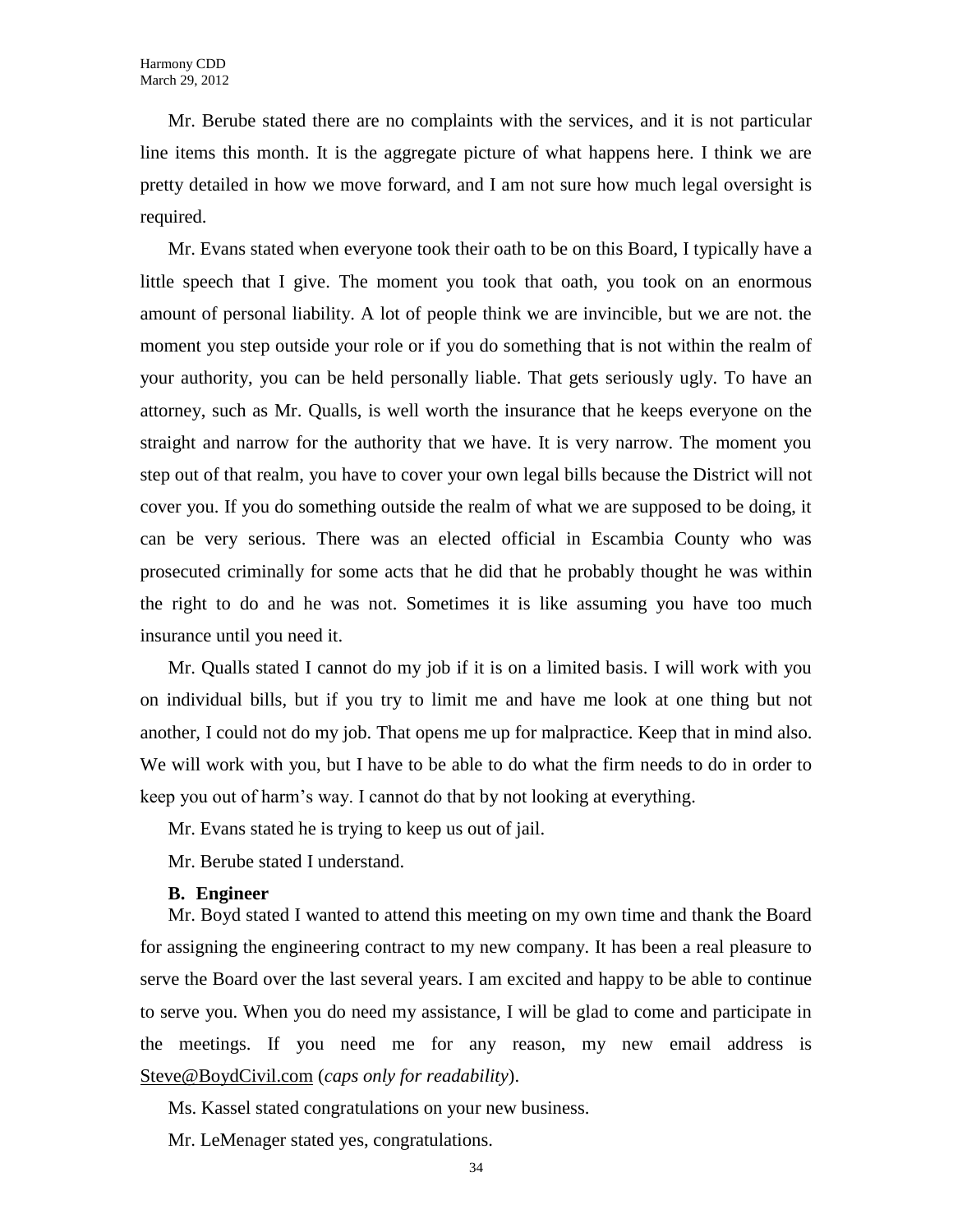Mr. Walls stated good luck to you.

Mr. Berube stated glad to have you working with us still.

#### **EIGHTH ORDER OF BUSINESS Supervisor Requests**

Mr. Haskett stated I do have one more issue for you to discuss. When it comes to the access card process, we process maybe 30 to 40 cards per month in addition to the 800+ that have already been issued. What we are running into now is regarding tenants who are on a month-to-month lease. That wreaks havoc with us trying to monitor that. We have asked that they provide a regular lease each time it expires, which we track on a monthly basis, but there are a few individuals who are saying they are not renewing their lease but are on a month-to-month basis. What that would entail is on a monthly basis, we would have to contact the renter or have them contact us to say they are still renting for the next month. The other alternative is to delete their card from the system until they come to us and say they are still renting. That means we have to reactivate their card each month.

Mr. Evans stated I do not believe we can accept a month-to-month lease. I think it needs to be a minimum of seven months.

Ms. Kassel stated someone who lives there for a year and their lease expires, the landlord wants to renew for another year but the tenant is not sure and wants to go month-to-month. They have lived here for a year, and that is legal.

Mr. Berube stated I think there is a fair number of people who just rent a month at a time.

Ms. Kassel stated I do not think it is those people he is talking about.

Mr. Walls stated we had this discussion and Mr. Qualls commented that just because they are violating HOA rules, if they live here in the District, we cannot tell them that they cannot have access to the facilities.

Mr. Qualls stated you can regulate access; you cannot restrict access to any public facility. I always think of a City swimming pool. People have to be able to get in, but they also have to follow the rules. The minute you bring in a glass container, you are out of the pool. That is the answer; you can regulate access, which you have done through your rules. You cannot just say someone is restricted from access unless they have somehow violated those rules.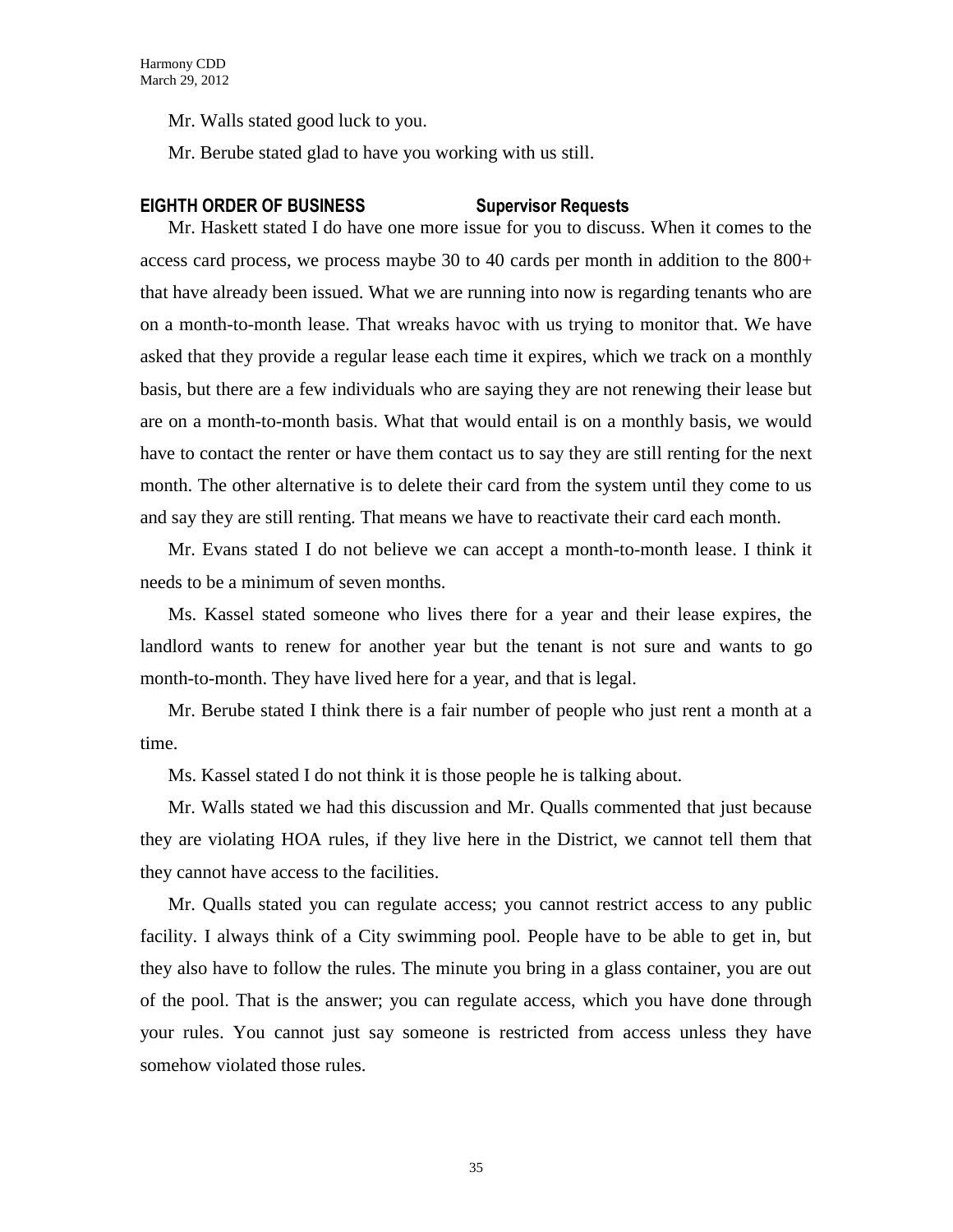Mr. Evans stated if they are in a contractual arrangement under the provisions of their lease, as Ms. Kassel indicated changes to month-to-month, they are still under a lease. By being under that binding lease provides them the opportunity for access.

Ms. Kassel asked what if we required a landlord to provide a letter on a quarterly basis saying that they have agreed to extend their lease by another three months?

Mr. Haskett stated what I am trying to get to is, the lease is what triggers us to know whether they are actually still a resident or not, which is the whole point of the cards. We could have 300 cards issued to people who used to rent, which we do. I have a stack of cards from people who have moved and new tenants move in. The only way that triggers for me to know they have moved is if the house is rented again and I can match the address, whereas if they have just left the community and took the card with them, they can still use the facilities, and that happens, unless we have a mechanism to tell us they are still here.

Mr. Evans stated in essence, you are not prohibiting them but you need to see something in writing to validate the status of the lease.

Mr. Haskett stated that is correct.

Mr. Evans stated I do not think that is an unreasonable request.

Mr. Walls asked is your concern the workload that creates every month?

Mr. Haskett stated yes.

Ms. Kassel stated that is why I suggested every three months.

Mr. Haskett stated what several residents have told us is that they are on a month-tomonth lease and they do not have a renewed lease. We have their original lease that states the lease term. In my eyes, that lease is no longer valid once it expires because it does not say anything in the lease about going month-to-month or what the process is after it expires.

Mr. Walls stated our rules state that they have to show their lease.

Mr. Haskett stated that is correct.

Mr. Walls stated if they do not show a lease, then they do not get a card.

Ms. Kassel asked do most leases have a provision that says after the lease term, the tenant and landlord may agree to continue the lease on a month-to-month basis?

Mr. Qualls stated I have seen some with that provision.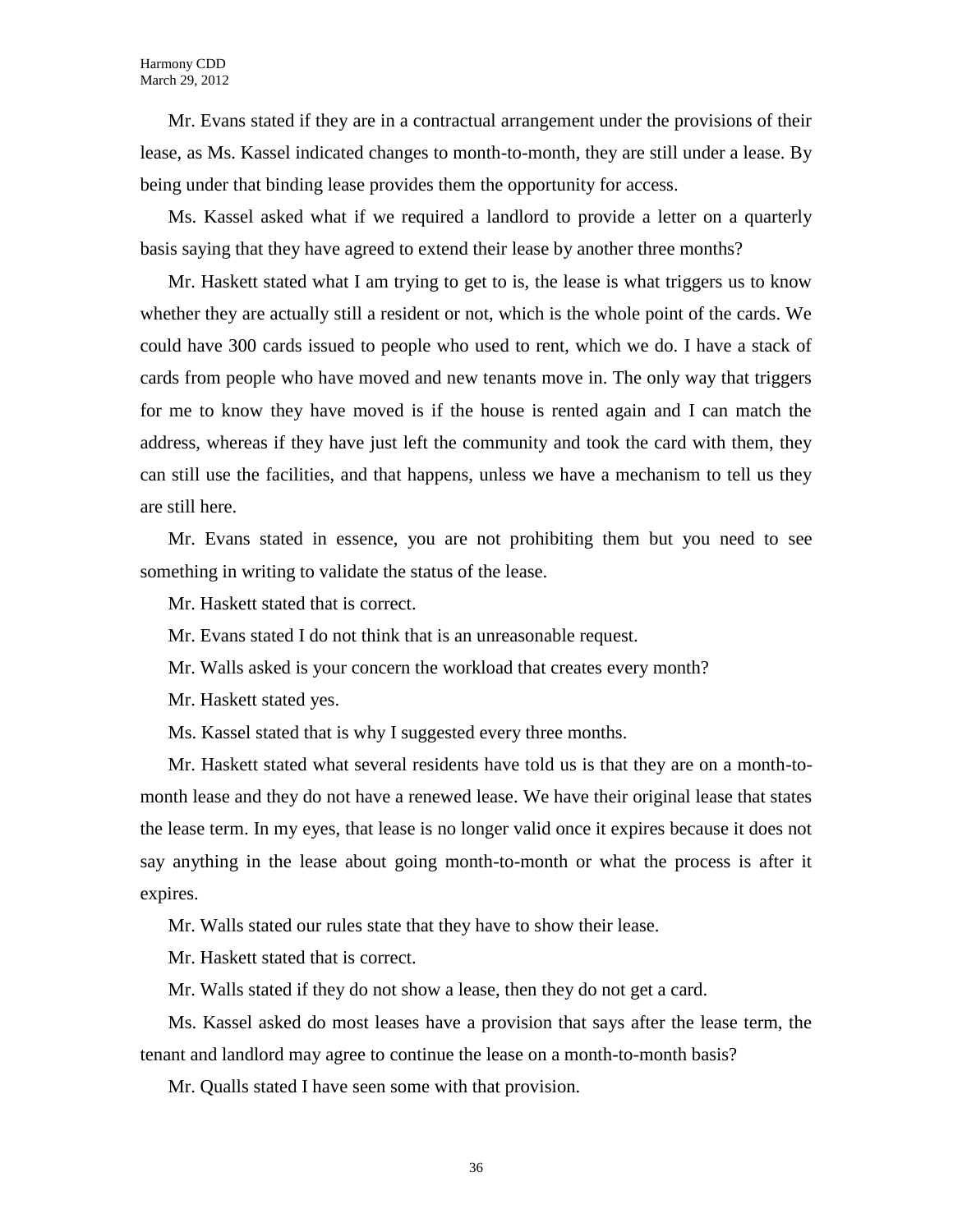Mr. LeMenager stated that is not in the standard Florida lease between the landlord and the tenant, which is the one you should be using. They would need to have an addendum to it.

Mr. Qualls stated they should get an addendum to their lease. If they do not have it, then they are not following the rules.

Mr. LeMenager stated if they did not do an addendum, then they do not have a lease.

Mr. Berube stated the reason this is coming up is because the HOA mailed out letters to houses that they believed were being rented, about 150 letters. Some people got a little riled up when they received the letters. I anticipate that there will need to be some action taken with people who are renting houses but do not have a lease. Mr. Haskett wants to know what this Board's thought is as to enforcement of the access card regulations. I think our rules say if you do not have a lease, you do not get an access card.

Ms. Kassel asked what if they have an agreement with their landlord that states that they are continuing their lease for three months, for example? If they bring in a letter from the landlord that says they are extending their lease for three months or whatever term, then you can reactive their card for three months. Once that period is up, their card is deactivated and they will need to come in with another renewal for another three months.

Mr. Haskett stated we are trying to avoid the reactivation/deactivation process. Ms. Tschinkel sent an email to these people giving them 10 days to either provide their new lease or an explanation if they are still living here. Out of 32, we received five responses. Within the next seven days, we will be deactivating cards.

Mr. Evans stated our policies have not changed. We are just looking for something in writing to validate that it is an active lease and they should be here. If they do not want their cards, that is fine.

Mr. Berube asked is that the answer you were looking for, that if they do not have a lease, they do not get a card?

Mr. Haskett stated yes.

Mr. Berube stated a couple months ago, Mr. Haskett mentioned the shade for the swing set and he was going to look into it.